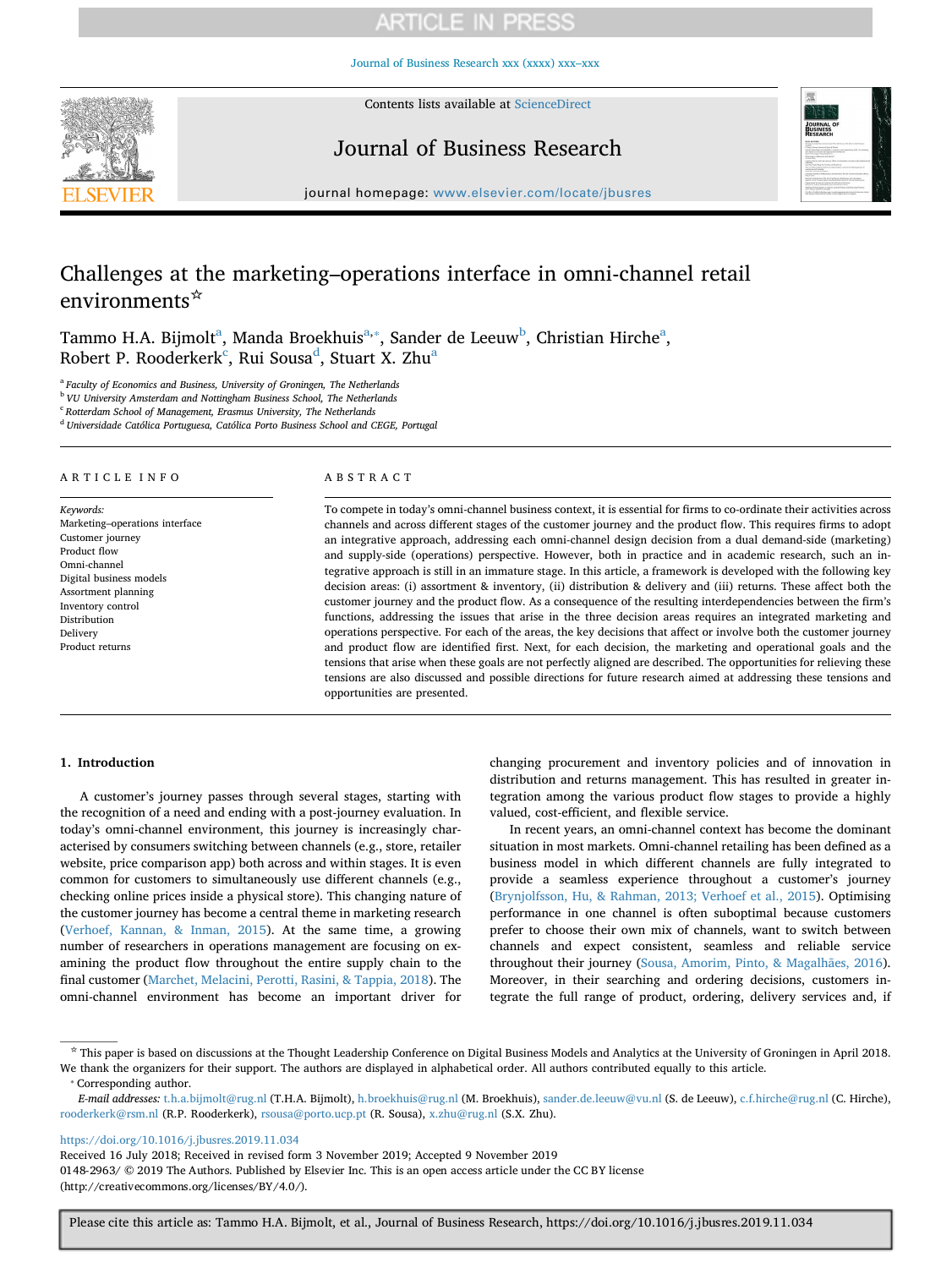applicable, return policies. Thus, to provide a fully integrated experience, practitioners and researchers acknowledge that co-ordination across channels, and across different customer journey and product flow stages, is essential.

Being successful in today's omni-channel markets requires an integrative marketing–operations perspective to addressing the key decisions that give rise to the interdependencies between customer journey and product flow ([Rooderkerk & Kök, 2019; Saghiri, Wilding,](#page-9-2) [Mena, & Bourlakis, 2017](#page-9-2)). Despite this, researchers have typically investigated aspects of integrated product flow management, channel and customer journey management solely from the perspective of their own knowledge domain ([Nguyen, de Leeuw, & Dullaert, 2018](#page-9-3)).

To address this gap, this paper discusses the marketing–operations interdependencies throughout different stages of both the customer journey and the product flow from the perspective of omni-channel management. Specifically, it focuses on three key decision areas for which these interdependencies are paramount: (i) assortment & inventory, (ii) distribution & delivery and (iii) returns. Although both goods and services may be purchased and delivered in an omni-channel environment, the research focuses on goods because they pose the most challenging integrative issues across channels and process stages.

This study makes the following contributions. First, it addresses the tensions and challenges that arise in the key decision areas that link a firm's marketing (focus on customer journey) and operations (focus on product flow) functions. Second, it highlights the opportunities in terms of new technologies, control practices, data analytics and new business models to reduce these tensions. Doing so will lead to a better alignment of the firm's marketing and operations functions, which should enable the seamless omni-channel journeys that customers increasingly expect, in a cost-efficient manner. The final contribution is to identify research gaps and, consequently, opportunities for future research with respect to an integrative marketing–operations perspective to omnichannel management.

The outline of the paper is as follows. First, [Section 2](#page-1-0) presents the flow model which links the omni-channel customer journey (customer flow through the decision process) to the product flow (flow of products to and from the consumer). The links are identified as a firm's key decisions, divided across three areas (assortment & inventory, distribution & delivery, and returns) that affect both customer behaviour during the journey (*demand*) as well as the product flow within the firm (*supply*). Given the interdependencies between customer journey and product flow, this article provides an integrative marketing–operations perspective for each decision area in [Sections 3–5](#page-2-0) respectively. More specifically, for each area, the main decisions to be made are first identified. Next, for each decision, the goals of the firm's marketing and operations functions are defined. The resulting tensions are discussed to the extent that these goals are not perfectly aligned. Then, for each decision, opportunities to relieve these tensions and better align the distinct goals are discussed. Each section ends by identifying a series of research gaps and an agenda for future research. The findings of this research are briefly summarised in [Section 6.](#page-8-0)

#### <span id="page-1-0"></span>**2. Flow model**

To structure this paper's discussion on the interdependencies between customer journey (*demand*) and product flow (*supply*) in an omnichannel environment, it presents a flow model consisting of three panels [\(Fig. 1](#page-2-1)). The central panel (b) highlights the key decision areas in omni-channel retailing which relate to both the omni-channel customer journey (customer flow), depicted in panel (a), and product flow in panel (c). While a firm's marketing function typically focuses on facilitating seamless customer journeys that result in steady revenue streams, the operations function is typically tasked with ensuring a costefficient product flow. Consequently, the key decisions in panel (b) affect, and are affected by, the marketing and operations functions. Since the goals of these two functions are only partly congruent, these

#### *T.H.A. Bijmolt, et al. Journal of Business Research xxx (xxxx) xxx–xxx*

decisions will result in tensions, but also in opportunities to better align the two perspectives. In the remainder of this section, the omni-channel customer journey and product flow are first described and then an overview of the key decision areas that interact with both is provided.

*(i) Omni-channel customer journey (panel a)*. The marketing function is responsible for facilitating and managing seamless customer journeys that will result in superior customer experiences and a steady and sizeable revenue stream. In line with earlier literature, this research depicts the customer journey as a sequential process of consumer decision-making. The omni-channel nature is illustrated by the potential for channel switching across and within stages as presented in panel (a). There are many possible configurations in an omni-channel world (buy in store, home delivery; buy online, pickup in store, etc.). Not all channels are necessarily under full control of a single retailer ([Baxendale, Macdonal, & Wilson, 2015\)](#page-9-4); they can also be owned by third parties such as price comparison websites or third-party logistics providers.

The first two stages are *Need recognition* and *Information search*, after which consumers arrive at *Pre-purchase evaluation of the alternatives*. The fourth stage is referred to as '*Order*', which starts when a choice is made and ends by placing the order. It is followed by '*Order pickup or receipt'* which refers to when and how goods arrive at the consumer. Subsequently, after receiving the product, the customer can either start consuming it, indicated by '*Consumption*', or '*Return*' it directly upon inspection or if the good fails to meet the consumer's expectations. The final stage is '*Post-Journey Evaluation*' where the customer evaluates the choices made, i.e. the product, the retailer, the experience with the pickup/reception and, potentially, the return process. The overall evaluation will influence consumer (reviews of the) experience as reflected in the feedback loop from the final ('*Post-Journey Evaluation*') to the first ('*Need Recognition*') stage. The feedback could become input to any stage but, for the sake of simplicity, this paper only shows this feedback loop.

*(ii) Product flow (panel c)*. The operations function is responsible for designing, managing and executing the product flow to reliably support the customer journey in a cost-efficient manner. The product flow process starts with the '*Purchase'* and '*Storage'* of goods by the retailer. Subsequently, the next steps in the product flow – '*Distribution'* and '*Last-mile delivery'* – involve moving the products from storage to the customer*.* Internal distribution refers to the order acceptance and the processing of the order through the delivery chain. *Last-mile delivery* refers to the collection of goods from an inventory location (a warehouse or retail store) and moving them to the customer's home. The final two stages in the product flow pertain to the handling of product returns, involving the '*Collection of returns'* and the '*Distribution of returns'*. These include activities such as preparing the product for reselling (cleaning, repackaging, etc.) and the physical transfer to inventory which may involve storage and internal distribution activities (hence the 'feedback' loops to these activities in [Fig. 1\)](#page-2-1). In an omni-channel context, the complexity and costs of the return process have increased substantially as consumers can select different return channels which makes it important to design efficient reverse logistics processes [\(De](#page-9-5) [Leeuw, Minguela-Rata, Sabet, Boter, & Sigurðardóttir, 2016](#page-9-5)).

*(iii) Key decisions at the marketing–operations interface (panel b)*. There are a set of key decisions which link to both the omni-channel customer journey and product flow, and hence contribute to the marketing–operations interface, loosely defined here as those decisions that involve or affect both the marketing and operations functions of the firm. Panel (b) summarises the most important decisions which are grouped into three sets of related decisions; (i) assortment and inventory, (ii) distribution & delivery and (iii) returns. The red bidirectional arrows indicate which stages are linked to which decision areas. [Table 1](#page-3-0) provides an overview of these decisions.

In the following three sections, each of these decision areas will be discussed based on a review of the marketing and operations literature streams.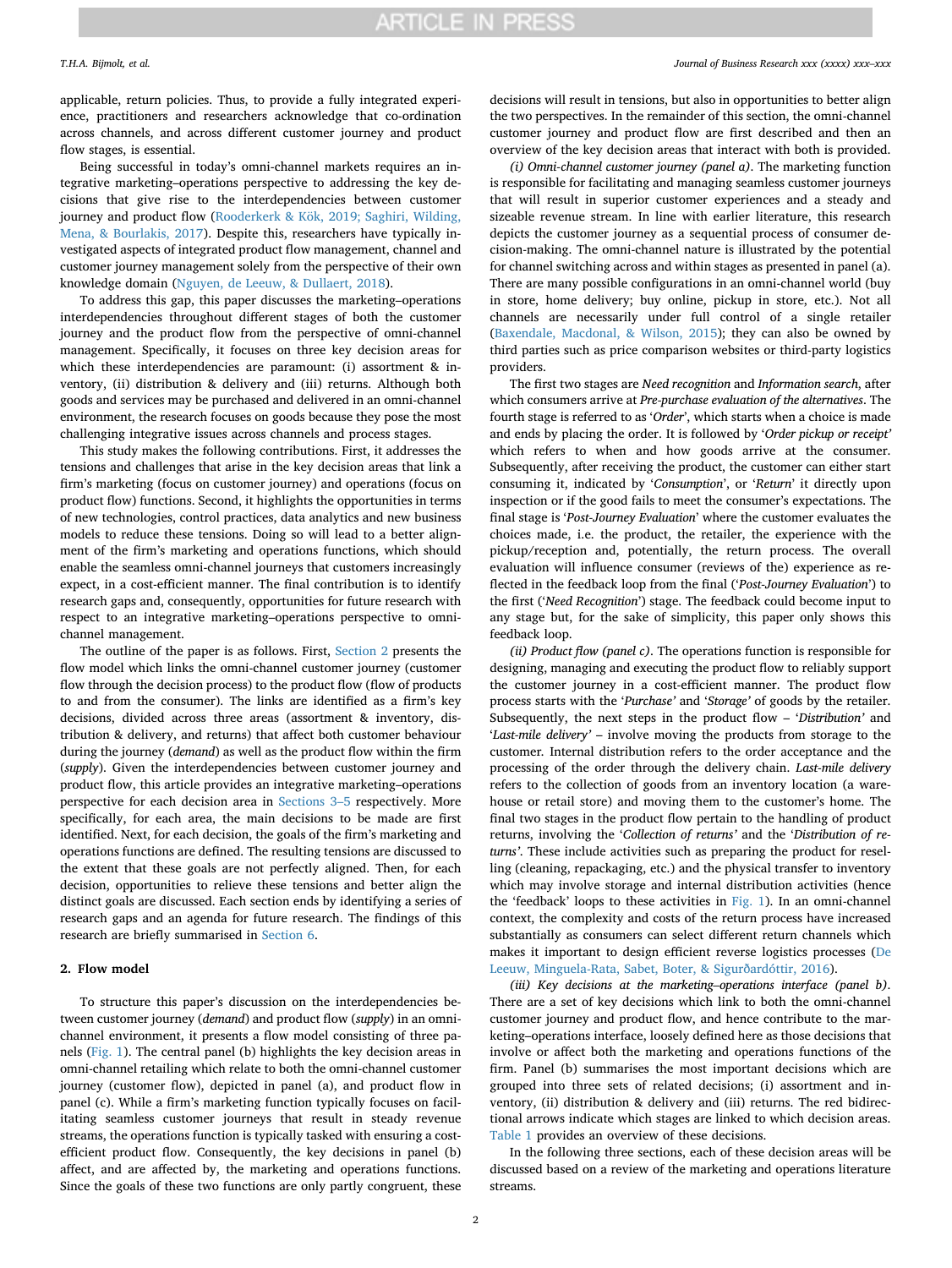*T.H.A. Bijmolt, et al. Journal of Business Research xxx (xxxx) xxx–xxx*

<span id="page-2-1"></span>

**Fig. 1.** Connecting the omni-channel customer journey to the product flow: Key decision areas at the marketing-operations interface. Panel (a) depicts the omnichannel customer journey: consumers migrate between channels throughout their journey, between and within stages. Panel (c) depicts the firm's product flow. The two panels are interconnected through firm decisions that affect both journey (panel (a)) and product flow (panel (c)). These decisions, indicated in panel (b), are located at the marketing-operations interface. The red bidirectional arrows indicate how the decisions interact with the customer journey on the one hand (between panel (a) and (b)) and with the product flow on the other (between panel (b) and (c)). The dotted-dash lines in panel (a) indicate that multiple paths are possible. (For interpretation of the references to colour in this figure legend, the reader is referred to the web version of this article.)

#### <span id="page-2-0"></span>**3. Assortment and inventory decisions**

A strategic decision for any firm is the assortment to offer to customers [\(Rooderkerk, Van Heerde, & Bijmolt, 2013\)](#page-9-6). From a marketing perspective, the *assortment choice* (the quality and range of products that are made available) should be attractive to consumers. However, the assortment choice has a significant effect on the firm's operations. For instance, the advent of online channels has greatly increased the size of assortments [\(Rooderkerk & Kök, 2019](#page-9-2)), motivated by marketing objectives such as increasing sales and retention. However, large(r) assortments increase inventory costs and put pressure on the ability to provide fast and flexible delivery of the offered goods at a viable cost. In addition, large assortments may be hard to navigate for the consumer and overload them ([Broniarczyk, 2008](#page-9-7)) which could result in poor choices and, consequently, higher return rates. An interrelated decision is what *inventory availability* arrangements firms should adopt. Essential decisions include inventory ownership – from supplier-owned at the supplier location(s) to firm-owned within the firm itself – and, with the latter, in which area and in what kind of channel. These decisions influence both customers service levels (e.g., delivery lead times) as well as operational complexity and costs.

As such, assortment choice and inventory availability decisions require a joint marketing–operations perspective [\(Hübner and Kuhn,](#page-9-8) [2012; Mou, Robb, & DeHoratius, 2018](#page-9-8)). Next, these two key decisions are discussed.

#### *3.1. Assortment choice*

*Control.* Traditionally, to create an attractive assortment firms would procure products from their suppliers, which they might hold in

stock, and then sell them to their customers. This is referred to as the reseller model ([George & Bock, 2011\)](#page-9-9). Advanced information technologies and the increasing popularity of online sales have given rise to a new business model: multi-sided platforms (MSPs). In this model, firms offer a marketplace through which suppliers can directly show, sell, and deliver their products to the firm's end-customers ([Van Alstyne, Parker,](#page-10-2) [& Choudary, 2016\)](#page-10-2), i.e. provide vendor fulfilment ([Ishfaq & Raja, 2018\)](#page-9-10) or drop-shipping ([Cheng, Li, & Li, 2016\)](#page-9-11). This implies that part of the responsibility for assortment choice is handed over to, often numerous, suppliers and that the assortment itself is constantly changing every time a supplier offers something new. The two models differ in the (dis) advantages they offer the marketing and operations functions. In particular, the MSP model may be a way to offer more variety (marketing benefit) but would come with reduced control of certain aspects of the firm's operations. To align the marketing and operations benefits, many firms decide to operate as both reseller and MSP instead of making an explicit choice in favour of either one. Moreover, under both models, retailers can gain more control over the product offerings of the manufacturers they work with. For example, [Rooderkerk and Galino \(2019\)](#page-9-12) describe how Dutch consumer electronics reseller Coolblue and Tmall (MSP operated by Alibaba) offer exclusive products that resulted from the retailers initiating new product development at manufacturers by sharing insights into consumer preferences.

*Size*. From a marketing perspective it is known, and appreciated, that offering a greater product variety online gives rise to a substantial increase of consumer surplus [\(Brynjolfsson, Hu, & Smith, 2003](#page-9-13)) and the so-called long-tail effect [\(Brynjolfsson, Hu, & Simester, 2011](#page-9-14)) which describes the phenomenon that the sales of niche products increases. Increasing the assortment size could be achieved by offering more product categories (more breadth) or more products per category (more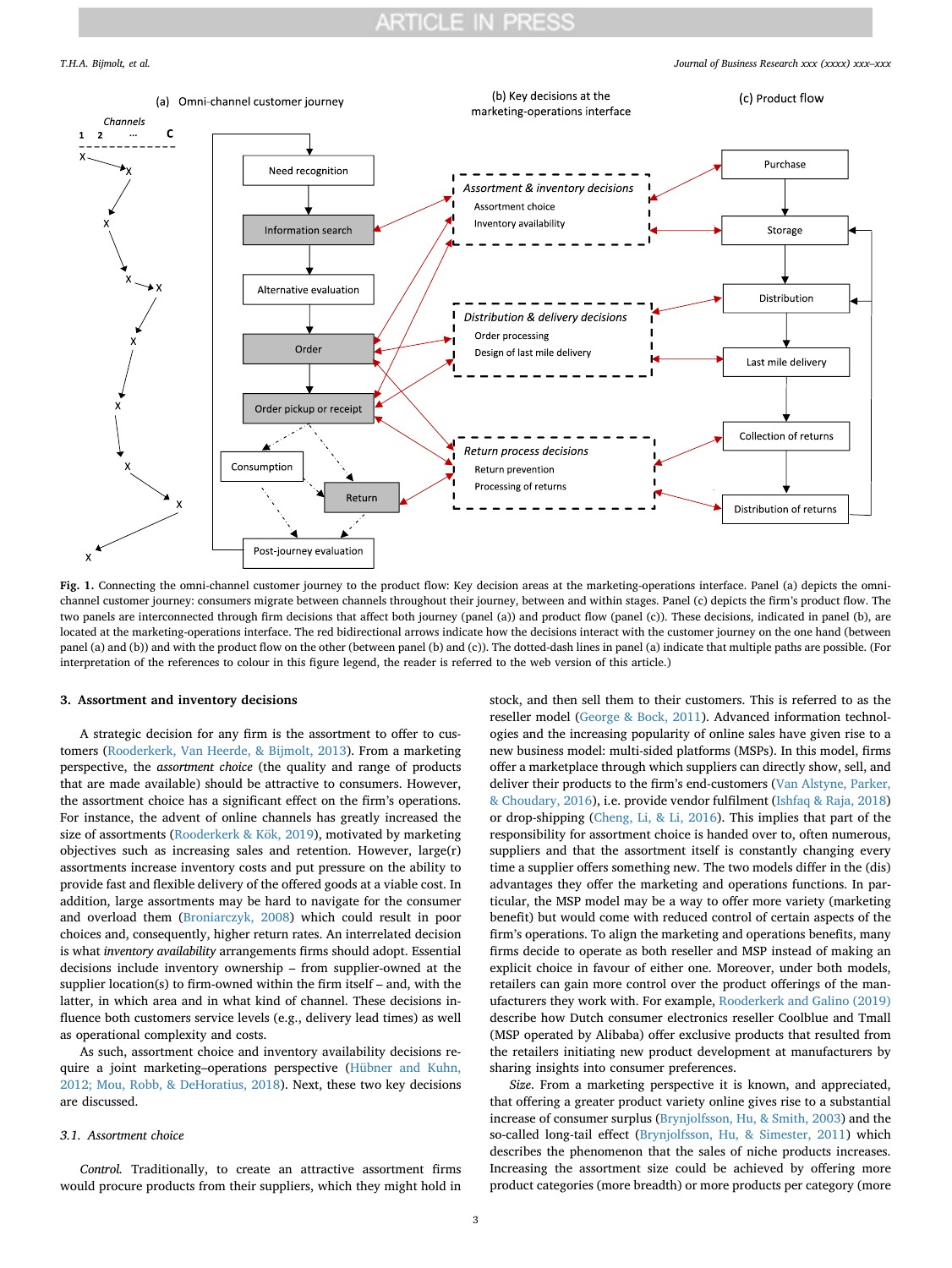| lariation on comparations domains in an omni-channal contavi<br>֖֖֖֪֪ׅ֪֪֪֪֪֪֪֪֪֦֚֚֚֚֚֚֚֚֚֚֚֚֚֚֚֚֡֝֓֡֡֡֬֝֓֡֡֝֓֓֡֡֬ |
|-------------------------------------------------------------------------------------------------------------------|
|                                                                                                                   |
| į                                                                                                                 |
| attaraam k                                                                                                        |
| くうこうこく<br>.<br>.<br>.                                                                                             |

<span id="page-3-0"></span>

| Key decisions                |                                  | Goals                                                                                                                                                                                                                                                                                                                                                 |                                                                                                                                                          | Interdependencies                                                                                                                                                                                                                                                                                                                                             |                                                                                                                                                                                                                                                                                                                                                                                                                                                                                                                                                 |
|------------------------------|----------------------------------|-------------------------------------------------------------------------------------------------------------------------------------------------------------------------------------------------------------------------------------------------------------------------------------------------------------------------------------------------------|----------------------------------------------------------------------------------------------------------------------------------------------------------|---------------------------------------------------------------------------------------------------------------------------------------------------------------------------------------------------------------------------------------------------------------------------------------------------------------------------------------------------------------|-------------------------------------------------------------------------------------------------------------------------------------------------------------------------------------------------------------------------------------------------------------------------------------------------------------------------------------------------------------------------------------------------------------------------------------------------------------------------------------------------------------------------------------------------|
|                              |                                  | Marketing perspective                                                                                                                                                                                                                                                                                                                                 | Operations perspective                                                                                                                                   | Tensions                                                                                                                                                                                                                                                                                                                                                      | Opportunities                                                                                                                                                                                                                                                                                                                                                                                                                                                                                                                                   |
| Assortment and<br>inventory  | Assortment choice                | Limit information overload to customers<br>• Help customers find what they need fast<br>e.s.<br>Customer convenience across channels<br>Attractive assortment for each channel<br>· Online coverage of diverse markets<br>Increase sales and retention<br>Offer long-tail products<br>Large product variety<br>Control assortment<br>urban and rural) | • Limit number of returns<br>Control of suppliers and<br>fulfilment operations<br>· Fulfilment efficiency<br>Low inventory costs<br>and associated costs | Operations (e.g. perishable niche products, rural vs<br>Large assortments with a lot of suppliers increases<br>Sub-optimal single-channel optimisation (e.g.,<br>Multiple product and market attributes with<br>conflicting implications for Marketing and<br>excessive long tail in stores vs. online)<br>operational complexity and costs<br>urban markets) | thereby improving decisions and reducing returns<br>Use of information technology to provide product<br>Use of assortment personalisation and contextual<br>Collaboration on (channel-specific) new product<br>information relevant for individual customers,<br>Integrate assortment and channel decisions to<br>strategies that consider both attractiveness to<br>development through data sharing between<br>reconcile Marketing and Operations goals<br>consumers and fulfilment efficiency<br>reseller/MSP and manufacturers<br>$\bullet$ |
|                              | availability<br>Inventory        | time; minimise lost sales due to stock-outs;<br>MSP model: offer large variety of products<br>· Reseller model: short and reliable delivery<br>Increase sales and customer retention<br>and service levels<br>customer loyalty<br>$\bullet$                                                                                                           | operational and inventory<br>MSP model: control over<br>Fulfilment efficiency<br>Reseller model: low<br>supply chain<br>costs<br>$\bullet$<br>$\bullet$  | • Each model (reseller and MSP) has marketing and<br>Choice of pooled vs distributed inventory implies<br>trade-offs between efficiency and sales/customer<br>operations advantages and disadvantages which<br>are complex to ascertain as a whole<br>retention                                                                                               | Choosing optimal mix of reseller and MSP models<br>for each product category and customer segment<br>Balance pooled and distributed inventory in<br>combination with internal redistribution of<br>inventory                                                                                                                                                                                                                                                                                                                                    |
| Distribution and<br>delivery | Order processing                 | e, any<br>· Highly customer-friendly order systems<br>(automated re-ordering systems, voice-<br>Facilitating order any time, any plac<br>assisted ordering)<br>device                                                                                                                                                                                 | Low operations costs<br>Build in flexibility to<br>expand during peak<br>demand period<br>$\bullet$<br>$\bullet$                                         | Coupling order points in the supply chain: high co-<br>customer convenience (downstream supply chain)<br>More complex (i.e., greater variety) and smaller<br>ordination costs (upstream supply chain) vs.<br>orders<br>ė                                                                                                                                      | • Use of subscription-based delivery models that take<br>Use of modern technologies in ordering process to<br>• Use of real time data to influence customer buying<br>into account both consumer preferences and<br>trace product in the supply chain<br>behaviour<br>logistics                                                                                                                                                                                                                                                                 |
|                              | Design of last-<br>mile delivery | · Customer convenience (choice options: cost<br>Reliable order information (track and trace)<br>• Timely, fast, and flexible delivery options<br>delivery, delivery speed, window length)<br>• Expanding the sales and delivery area<br>of delivery, click-and-collect or home<br>• Low delivery costs                                                | • Low operations costs<br>Sustainable supply<br>$\bullet$                                                                                                | designs facilitating customer choice at the cost of<br>· Plethora of (bottom-up developed) last-mile<br>excessive complexity                                                                                                                                                                                                                                  | Use of information sharing systems throughout the<br>Developing an integrated view on 'who does what<br>when' in the last-mile based on data analytics and<br>Integration of demand management and omni-<br>Co-operate with range of stakeholders<br>clear design choices<br>channel fulfilment<br>delivery chain                                                                                                                                                                                                                               |
| Return process               | Return prevention                | • Increase product fit and customer<br>· Increase post-purchase spending<br>Increase net sales<br>satisfaction                                                                                                                                                                                                                                        | incidence and operations<br>• Minimise risk of retail<br>Minimize return<br>borrowing<br>costs<br>$\bullet$                                              | • Achieving customer satisfaction and retention<br>without sacrificing per-customer profitability                                                                                                                                                                                                                                                             | service, etc.) based on accurate store-level inventory<br>• Use of data analytics to discourage purchases with<br>Promote stores as purchasing channel (experience,<br>• Use of technology such as augmented and virtual<br>reality to reduce customer uncertainty about<br>• Use of AI to optimise individual product<br>recommendations<br>high return risk<br>data online<br>product fit                                                                                                                                                     |
|                              | Processing of<br>returns         | hassle<br>$\bullet$ Quick return handling and reimbursement<br>Convenient returning (any channel,<br>free)                                                                                                                                                                                                                                            | Cost-efficient product<br>· High product salvage<br>• Low operations costs<br>$s$ creening<br>value                                                      | Conflict between return convenience and return<br>processing costs                                                                                                                                                                                                                                                                                            | Convert planned returns to substitutions, up-sells, or<br>Promote returned products as lower-price option<br>Promote stores as return channel<br>Speed up reverse logistics<br>cross-sells in stores                                                                                                                                                                                                                                                                                                                                            |

4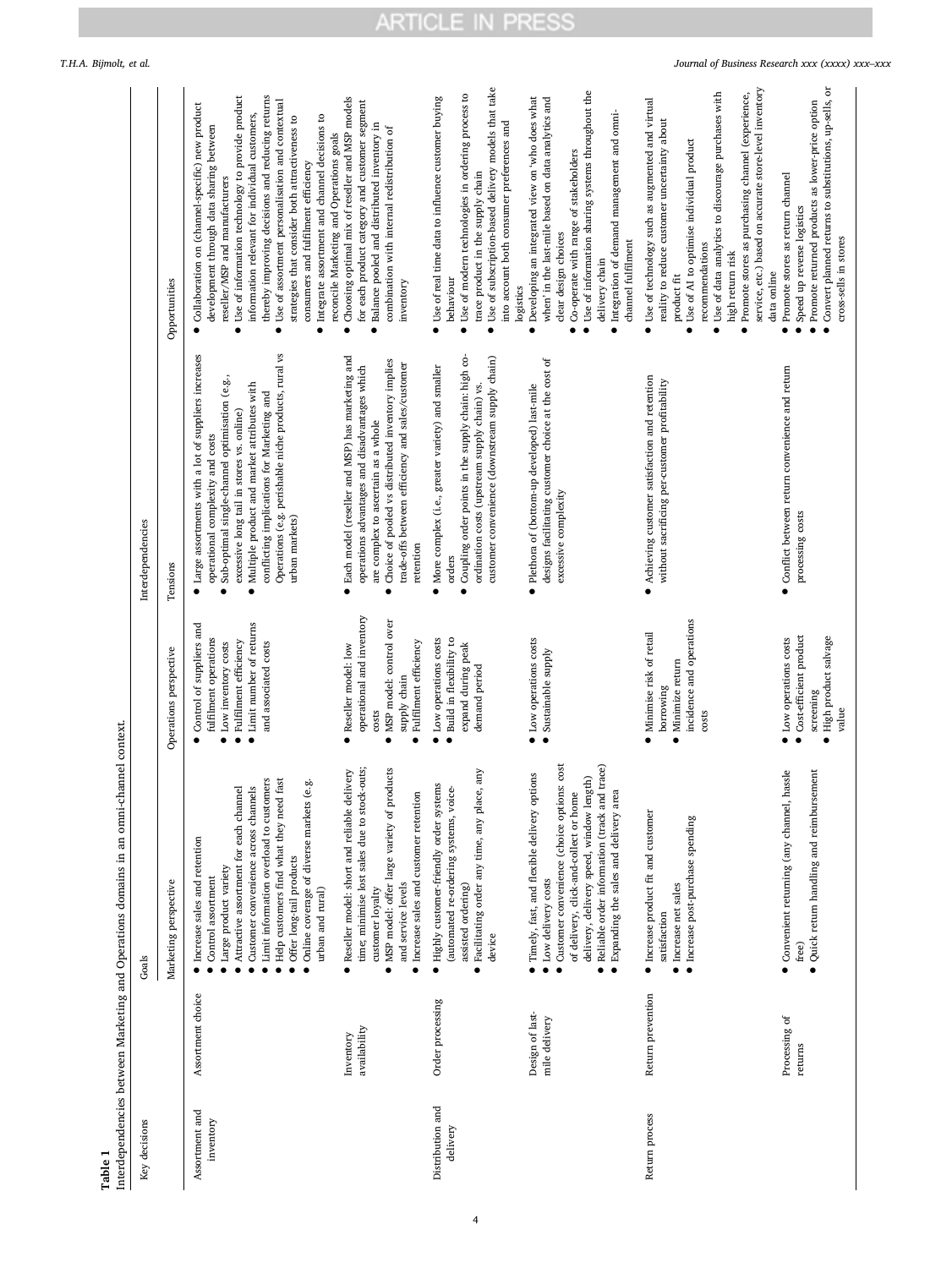depth) ([Kök, Fisher, & Vaidyanathan, 2008; Mantrala et al., 2009](#page-9-15)). More assortment breadth increases the potential for cross-selling due to customer preferences for one-stop shopping or product complementarities (e.g., pasta and pasta sauce) [\(Betancourt and Gautschi, 1990](#page-9-16)). More depth increases the potential for upselling, for instance by offering a larger number of premium products.

However, from an operations perspective larger assortments increase inventory costs (pure reseller model) or diminish control (MSP). Moreover, they lead to more complexity and require more co-ordination, typically with a larger set of suppliers. There are also other potential operational disadvantages from larger assortments. The wealth of product choices could lead to information overload, lowering the quality of consumers' choices, their confidence with their choice and corresponding satisfaction ([Lee & Lee, 2004](#page-9-17)) which will increase returns.

Improving assortment navigability (the ease with which consumers can move around the assortment to find the information/products they are looking for) and adopting assortment customisation (adjusting assortment dimensions to personal and situational factors) are ways to align marketing and operations functions when it comes to assortment size. In terms of navigability, firms increasingly turn to technology (web, mobile) to help them offer large online assortments while ensuring similar levels of convenience and speed as in physical stores ([Rooderkerk & Kök, 2019\)](#page-9-2). The use of well-designed filters and other online design elements, and the adoption of voice technology, allow firms to offer large online assortments without the need for an individual consumer to fully appraise them [\(Baynard Institute, 2015;](#page-9-18) [Kahn, 2017\)](#page-9-18). As a consequence, consumers may find choosing from large physical assortments much harder than from their considerably larger online counterparts due to the absence of in-store decision aids compared to online ([Rooderkerk & Kök, 2019\)](#page-9-2).

Another promising development for integrating marketing and operations goals is assortment customisation, either through *personalisation* or *contextualisation.* Personalisation involves 'tailoring the composition and presentation of product and service offerings to the individual' [\(Rooderkerk & Kök, 2019\)](#page-9-2). Contextualisation, fuelled by mobile commerce, involves 'product/service offerings tailored to the temporal and spatial context of the user' [\(Kenny & Marshall, 2000](#page-9-19)). However, these strategies will really have an impact when they not only consider marketing goals ('increase demand') but also consider fulfilment efficiency. For example, retailers might i) not want to recommend bulky/heavy products for home delivery to consumers living far away from the fulfilment location or ii) want to promote those products that have higher levels of inventory.

*Channel-specific product range*. Another major assortment choice decision is the selection of the product ranges to be offered through each channel. Channels vary in their ability to provide convenient customer access to a range of products while maintaining high levels of operational efficiency [\(Bell, Gallino, & Moreno, 2014; Sousa, Amorim,](#page-9-20) [Rabinovich, & Soddero, 2015\)](#page-9-20). For example, niche (long-tail) products are considered to be especially appropriate for selling through online channels [\(Brynjolfsson et al., 2011\)](#page-9-14). From a marketing perspective, they benefit from the information search ability of the online channel. From an operations perspective, because these items have irregular demand, they benefit from being stocked in a centralised inventory, upstream in the supply chain, rather than in physical retail stores closer to consumers, resulting in inventory pooling benefits. In this example, marketing and operations considerations are aligned but, more generally, products have multiple attributes that carry relevant, and sometimes conflicting, implications for the two functions. For example, if a niche product is also perishable (implying higher last-mile logistics costs) and has important non-digital attributes (e.g., requiring touch/feel for assessment), then the decision to sell it online is less straightforward. In order to alleviate these tensions, retailers need to integrate assortment and channel decisions to align their marketing and operations goals. In other words, when deciding on product-channel fit they need to

*T.H.A. Bijmolt, et al. Journal of Business Research xxx (xxxx) xxx–xxx*

incorporate both objectives.

Opportunities for better alignment include selecting different channels to support the different stages of the consumer journey (e.g., showrooms for experiencing non-digital product attributes and the internet for searching products and placing orders) ([Bell, Gallino, &](#page-9-21) [Moreno, 2018](#page-9-21)) or selecting channel-specific assortments such that they will not compromise delivery efficiency (e.g., refrain from offering perishable products online). For example, considering potential crosschannel effects, a better integration of bricks and clicks increases the opportunity for a salesperson in a physical store to cross-sell and up-sell certain SKU's that are not carried in the store but are available online ([Grewal, Levy, & Marshall, 2002](#page-9-22)). Another opportunity to balance marketing and operations objectives is to stimulate channel-specific new product development. [Rooderkerk and Galino \(2019\)](#page-9-12) discuss how P&G designed the Tide Eco-Box, a product with less packaging and a convenient boxed design taking up less space in delivery trucks, which was designed for e-commerce specifically with the "last-mile" in mind.

*Geographical reach*. Another tension in assortment choice arises from the growing need to sell online to ever wider market geographies. As part of their omni-channel strategies, many retailers are expanding their online sales from densely populated urban areas to scarcely populated rural areas, sometimes to compensate for the closure of physical stores in the latter locations [\(Sousa, Horta, Ribeiro, & Rabinovich,](#page-10-3) [forthcoming\)](#page-10-3). Given that the economics of last-mile delivery are very different in sparsely populated locations, the wide assortment that retailers typically offer online in urban areas may not be economically sustainable in rural areas. Thus, in rural areas, retailers may not wish to be the "everything store" in the Amazon fashion [\(Stone, 2013\)](#page-10-4) but rather take on a curator role, offering a smaller but more relevant assortment (e.g., those products that are not available in local stores).

#### *3.2. Inventory availability*

*Ownership*. In an omni-channel world, inventory availability decisions include inventory ownership and physical location across the different channels. Inventory ownership involves the choice between the reseller and the MSP models. Each model has marketing and operations advantages and disadvantages. In the reseller model, an online retailer holds its own inventory, and therefore product availability is directly affected by its own inventory policies. This favours the marketing goals of delivering quickly and minimising lost sales due to stockouts which, in turn, lead to increased customer loyalty ([Rao,](#page-9-23) [Griffis, & Goldsby, 2011](#page-9-23)). However, it requires the retailer to incur operational and inventory costs. In the MSP model, the availability decision is devolved to the suppliers although retailers will make agreements with suppliers about availability. This favours marketing goals in allowing online retailers to offer a large variety of products. It also provides the opportunity to make products available with a variety of service offerings from different suppliers at different prices, an approach used by Amazon among others. The resulting assortment variety that is made available at varying prices and delivery lead-times is likely to affect consumer repurchase intentions ([Heim & Sinha, 2001\)](#page-9-24). However, from an operations perspective, the MSP model implies dependence on suppliers (in particular OEMs) to ensure control over the supply chain.

The decision of whether to adopt the reseller or MSP model (or even a mix) is complex because not only is each of the options associated with tensions between marketing and operations goals, but also the choice of one option foregoes the marketing/operations advantages of the other option (e.g. the operations function cannot benefit simultaneously from the control of the supply chain afforded by the reseller model and the reduced inventory costs associated with the MSP model). Thus, providing guidelines to optimise the mix of business models for each product category and customer segment contributes to a better alignment between the two functions.

*Location*. When it comes to the location of inventory, the existence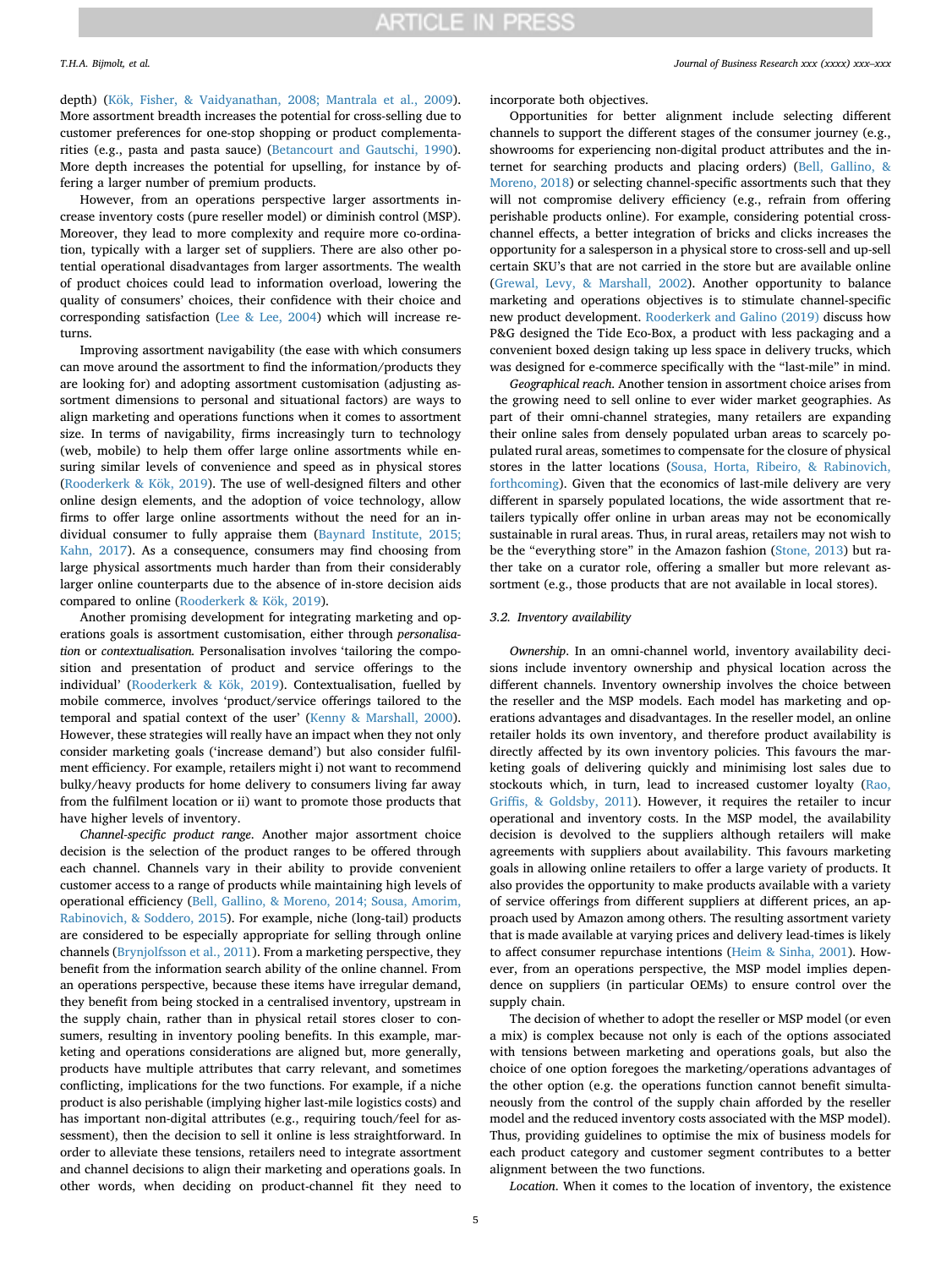of multiple sales and distribution channels has significant marketing and operations ramifications and adds significant complication. Relevant decisions include whether to have multiple stock points from which items are delivered to customers, which customers receive deliveries from which stock point(s) under what circumstances, and how to deal with inventory shortages across physical locations. Typically, there are tensions between marketing and operations goals associated with these decisions. A good example is how store-based retailers realign the physical distribution process when integrating an online channel into their business model. [Ishfaq, Defee, Gibson, and Raja](#page-9-25) [\(2016\) and Ishfaq and Raja \(2018\)](#page-9-25) found that it is more efficient to fulfil online orders using pooled inventory at distribution facilities dedicated to the online channel than from distributed inventory in stores or applying the MSP model. However, pooled inventory is less effective in promoting customer retention [\(Ishfaq & Raja, 2018](#page-9-10)). In addition, [Gallino, Moreno, and Stamatopoulos \(2017\)](#page-9-26) found that the introduction of cross-channel functionalities (e.g. ship-to-store) may increase the overall sales area of retailers, albeit at the expense of inventory costs. [Ishfaq and Raja \(2018\)](#page-9-10) indicate that store-based retailers typically evaluate inventory location options based on the least cost to serve customers and tend not to consider marketing goals.

In sum, when deciding on where to locate inventory it is important to balance marketing considerations, which benefit from more distributed inventory by increasing product availability and speed of delivery, with those of operations which favours more inventory pooling. Ultimately, it comes down to understanding how inventory location affects both profitability (short-term perspective) and customer retention (long-term perspective). In addition, internal redistribution of inventory (across or within channels) may be used to resolve inventory imbalances. The operational costs of doing so may be compensated by additional sales resulting from availability at the right time and place.

#### *3.3. Directions for future research*

Based on the discussions in the previous subsections, this paper has identified several areas for future research. Regarding *assortment choice*, more research is needed on the choice between the reseller model, MSP model or a hybrid of the two. The tension between what to control and what decisions (e.g. regarding pricing, bundling, marketing of the product and terms and conditions) to leave to suppliers is an interesting but rather unexplored area for joint marketing–operations research ([Hagiu & Wright, 2015, 2019](#page-9-27)). Scholars have already examined the link between a firm's choice for the reseller or the MSP model in relation to a product's marketing activities [\(Hagiu & Wright, 2015](#page-9-27)), its price ([Abhishek, Jerath, & Zhang, 2016\)](#page-9-28) and innovative versus functional products [\(Zott & Amit, 2008\)](#page-10-5). However, these studies have ignored the firm's experienced need to control and manage their suppliers and, as a consequence, their assortment. In addition, given the increased popularity of using both models, future research should ascertain which products to source, and sell, through each model ([Hagiu & Wright,](#page-9-27) [2015\)](#page-9-27), taking into account marketing and operations goals.

Another area for future research in *assortment choice* is identifying relevant product and target market attributes that have significant marketing and operations ramifications in assortment-channel decisions. For example, the literature is inconclusive about the effect of product characteristics on consumer behaviour in fulfilment processes ([Nguyen et al., 2018](#page-9-3)). The resulting findings could be used to identify and classify strategies that retailers can adopt to optimise assortmentchannel decisions based on both marketing and operations considerations. Next, future studies should focus on how dimensions of assortment navigability (e.g., filters, amount of information, type of information) can achieve both marketing goals (speed of buying, sales, loyalty) and operations goals (reduce returns). Moreover, future research could investigate the potential of the personalisation and contextualisation of assortment choice (e.g., offering different assortments to different customers online) and navigability (e.g., show the same assortment in different ways to different customers) to further align marketing and operations goals. Regarding *inventory availability*, future studies could shed more light on how consumer preferences related to fulfilment performance (e.g. availability, order lead-time) affect the mix of MSP and reseller models and how inventory-related decisions for these types of models are affected by consumer and product characteristics.

### **4. Distribution and delivery**

The second decision area where marketing and operations should develop a more integrated research perspective is the distribution of retail products in an omni-channel context. Decisions such as warehouse location, inventory, capacity management, transportation, and (last-mile) delivery are important management considerations in the fulfilment process. These issues need deciding on in an integrated manner ([Saghiri et al., 2017\)](#page-9-29). The distribution and delivery of products to customers across different channels has to guarantee that deliveries are timely, fast, flexible and reliable in order to enhance customer satisfaction and loyalty [\(Semeijn, van Riel, van Birgelen, & Streukens,](#page-9-30) [2005\)](#page-9-30). Basic standards, at least for part of the assortment, should include same day or ultrafast delivery, the possibility to adapt delivery agreements, and provide instant and continuously updated information during the delivery process (track and trace). At the same time, retailers aim to enlarge their sales and delivery area which acts against low distribution and delivery costs. To show the marketing-operations interface clearly, this article discusses two main key decisions: *order processing*, including the order acceptance and the processing of the order through the delivery chain, and the *design of the last-mile delivery*, referring to the movement of goods from the last transportation hub to the end customer.

#### *4.1. Order processing*

The omni-channel context has clearly changed the order processing stage. A marketing objective is to ensure the right resources are allocated to each touchpoint to maximise the probability of a purchase. Customers expect order systems to provide similar convenience levels across devices, places and times (see [Table 1\)](#page-3-0). The omni-channel placing of orders and innovative order systems (automated re-ordering, voice-assisted ordering) have resulted in the processing of numerous orders, very diverse orders in terms of composition and often small orders, all via multiple channels. This tremendously complicates the order processing stage and makes it quite difficult to store replenishments ([Hübner, Kuhn, & Wollenburg, 2016; Melacini, Perotti, Rasini, &](#page-9-31) [Tappia, 2018\)](#page-9-31). Until recently, most research on order processing in an omni-channel environment has focused on the operational aims of cost efficiency and capability flexibility to respond to changes in demand. Examples include research on which replenishment policy to choose (see the review study of [Melacini et al., 2018](#page-9-32)) and what kind of fulfilment strategy to apply from either channel-dedicated fulfilment centres, store fulfilment options (fulfilment of online channel through leveraging inventory in local stores), or integrated fulfilment (combining warehouse and inventory activities for fulfilment of both online and store channels) ([Ishfaq & Raja, 2018; Marchet et al., 2018\)](#page-9-10).

Interestingly, recent research has applied a more integrated marketing-operations approach. For instance, customers' fulfilment wishes and behaviour can be influenced by steering customers to a channel that favours logistics efficiency based on real time data. This has, for instance, been accomplished by providing different options in inventory management and offering various delivery and return options ([Wollenburg, Holzapfel, Hübner, & Kuhn, 2018\)](#page-10-6). A similar idea to align marketing and operations perspectives is that of offering subscriptions to customers. Subscription-based distribution services offer specific services to customers for a flat membership fee, e.g. next day delivery to a home address for free or free returns shipping. Amazon Prime and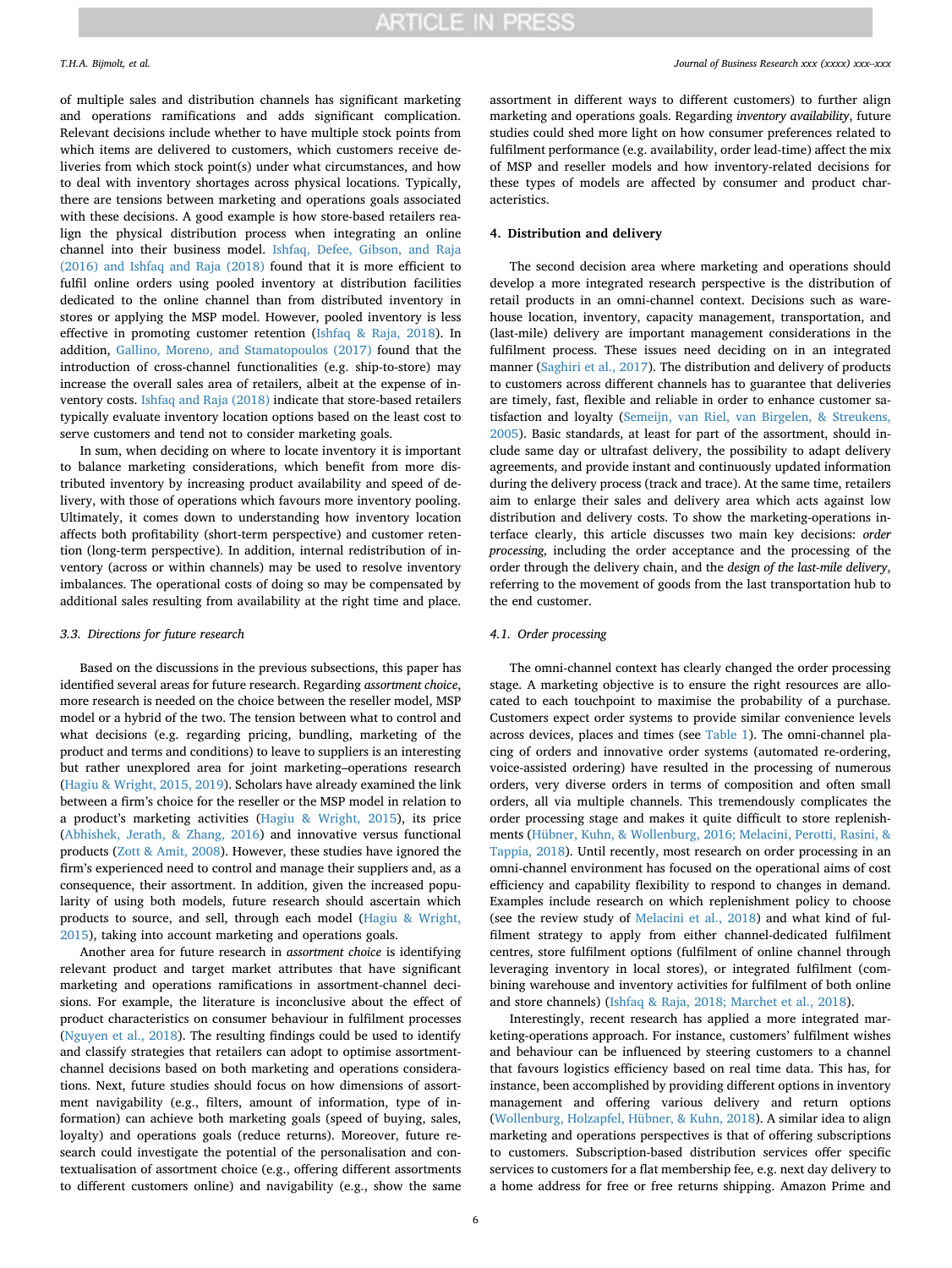Walmart use this model with the marketing goals of growing the customer base, locking-in customers and creating a more stable revenue stream from delivery fees. Recently, firms have started to develop more balanced approaches by setting restrictions on customer's ordering behaviour to mitigate operations costs, such as imposing minimum order values and a maximum number of orders per month. Moreover, they have targeted subscription programs more strongly to high-value customers by setting higher (more cost-effective) subscription fees, but which are still attractive to customers.

The second main issue that influences the performance of order processing in omni-channel settings is the determination of appropriate order coupling points. Customers prefer receiving their complete order in one batch, yet multiple suppliers might be responsible for delivering various parts of the order in case the MSP or hybrid model is applied. This requires co-ordination across the order process, either upstream, which implies high co-ordination costs as the provider has to collect all the items of an order, or more downstream, when, ultimately, the customer receives multiple items of an order at different timeslots and places. For instance, when e-retailers employ a hybrid business model, it is a challenge for them to determine under what conditions (fees, delivery options) the suppliers and customers should co-operate in the fulfilment process to reduce spill-over effects and meet delivery agreements [\(Hagiu & Wright, 2019](#page-9-33)). Furthermore, managing this complexity is a huge challenge when considering the multiple contingencies that influence a favourable fulfilment strategy from the perspective of operational costs [\(Ishfaq & Raja, 2018; Lim, Jin, & Srai,](#page-9-10) [2018; Marchet et al., 2018\)](#page-9-10).

The tensions in order processing ([Table 1\)](#page-3-0) have stimulated the development of integrated and value-oriented service supply networks ([He, Ho, Zhang, & Dey, 2016](#page-9-34)) where suppliers of goods and services and logistic service providers divide tasks and co-operate intensively. This demands fast, timely and accurate sharing of information and has increased the need for advanced administrative and contractual control and tracking systems. An example of digital information-sharing and utilisation is the use of sales forecasts to increase the efficiency of fulfilment operations [\(Van Duin, de Goffau, Wiegmans, Tavasszy, & Saes,](#page-10-7) [2016\)](#page-10-7). Also, much is expected of the use of distributed ledger technology (DLT) like blockchain that could potentially facilitate interactions among organisations and individuals by providing a foundational technology in which every contract, process, payment and task has a digital record and signature that could be identified, validated, stored and shared [\(Iansiti & Lakhani, 2017\)](#page-9-35). DLT can be used to track products in the supply chain which reduces co-ordination costs and offers a convenient way for customers to check their purchased products [\(Swan,](#page-10-8) [2015\)](#page-10-8). However, advanced applications of DLT that co-ordinate a large number of more diverse partners to provide more novel solutions are still in their infancy ([Iansiti & Lakhani, 2017\)](#page-9-35).

#### *4.2. The design of the last-mile*

Last-mile delivery has become a crucial force for market differentiation and delivery innovations. Last-mile distribution is especially challenging since it can absorb 15–18% of sales revenue [\(Hu, 2018\)](#page-9-36) and has to ensure a reliable delivery service ([Rao et al., 2011](#page-9-23)) at prices that customers are willing to pay. This has resulted in an enormous diversity and complexity of last-mile delivery designs across multiple channels. On the one hand, tensions can arise between meeting the large range of customer requirements for last-mile delivery that preferably are independent of channel type and, on the other hand, a cost-efficient and sustainable delivery. From a marketing perspective, last-mile delivery plays a key role in maintaining customer satisfaction. Retailers now offer multiple options desired by consumers such as (un)attended clickand-collect and home delivery options ([Agatz, Fleischmann, & Van](#page-9-37) [Nunen, 2008; Gallino et al., 2017; Hübner et al., 2016; Melacini et al.,](#page-9-37) [2018; Nguyen et al., 2018\)](#page-9-37).

From an operations perspective, the cost-efficiency of delivering

goods and the development for sustainable city logistics raise operational challenges in the design of last-mile. A systematic literature review of [Ranieri, Digiesi, Silvestri, and Roccotelli \(2018\)](#page-9-38) discussed innovative solutions to reduce delivery costs in urban areas. These are classified into five categories: innovative vehicles, proximity stations or points, collaborative and co-operative urban logistics, optimisation of transport management and routing and innovations in public policies and infrastructures. They show how the concept of smart logistics searches for new avenues to trade off efficiency, sustainability and customer delivery requirements.

There has been heightened research attention to integrating marketing and operations perspectives regarding the last-mile delivery in an omni-channel context. [Gallino et al. \(2017\) and Gao and Su \(2017\)](#page-9-26) study the impact of click-and-collect (C&C) delivery on store operations. They found that when consumers can strategically make channel choices, the C&C delivery options can help retailers to reduce inventory and expand marketing share. [Bell et al. \(2018\) and Gao and Su \(2016\)](#page-9-21) show that the use of showroom stores in combination with online fulfilment can increase demand and improve operational efficiency. While these have been useful advances in light of the heterogeneous, complex and increasingly blurred landscape of delivery models, the prevailing dichotomy of the online-offline comparison seems over-simplistic.

[Lim et al. \(2018\)](#page-9-39) distinguished between three basic forms of lastmile delivery: (a) push-centric systems that are constructed from a number of sub-processes and actors involved in the route between source and destination, such as making use of one's own vehicle fleet, outsourcing to logistic service providers or crowd-sourcing; (b) pullcentric systems that require customers to participate throughout the fulfilment process; and (c) hybrid systems that combine push and pull elements, such as developing collection delivery points where consumers can pick up their products to mitigate the risk of not being at home. To make a correct design choice for the last-mile delivery, collaboration among all the involved stakeholders should be considered to develop an integrated view on 'who does what when' in this delivery process. In particular, the role of customers in last-mile delivery deserves attention because customer participation may enhance the efficiency of the fulfilment process [\(Allen, Thorne, & Browne, 2007;](#page-9-40) [Weltevreden & Rotem-Mindali, 2009\)](#page-9-40). Customers could take over roles of third-party logistics providers and thereby experience more selfcontrol, yet customers may also experience less convenience because of their own effort and time [\(Allen et al., 2007\)](#page-9-40) and they might become a major source of inefficiency if they are not-at-home ([Song, Guan,](#page-10-9) [Cherrett, & Li, 2013](#page-10-9)).

Since multiple stakeholders are involved in last-mile delivery, the use and sharing of information throughout the delivery chain is crucial. Examples are sharing inventory information so that sales can be increased for retailers who offer a buy-online-and-pick-up-in-store option ([Gallino & Moreno, 2014\)](#page-9-41) and informing and making suppliers aware about how much expected delivery times influence sales. The sharing of track and trace and performance information by platform partners, which serves as input for stimulating last-mile delivery performance of partners and excluding underperformers, is also interesting. This could benefit the customer value proposition (i.e., being able to tell a customer where a product comes from) and product flow visibility which could then result in more operational efficiency.

#### *4.3. Directions for future research*

The discussion of the literature highlights two main directions for future research. First, more research into the roles, preferences and behaviour of customers in fulfilment processes is needed. Very little research has been conducted on the use of consumer service instruments to stimulate consumer behaviour that creates a better alignment between marketing and operations goals in order fulfilment. Relevant research questions would be: How to mitigate the risks of customer involvement? How to manage customers to ensure that their behaviour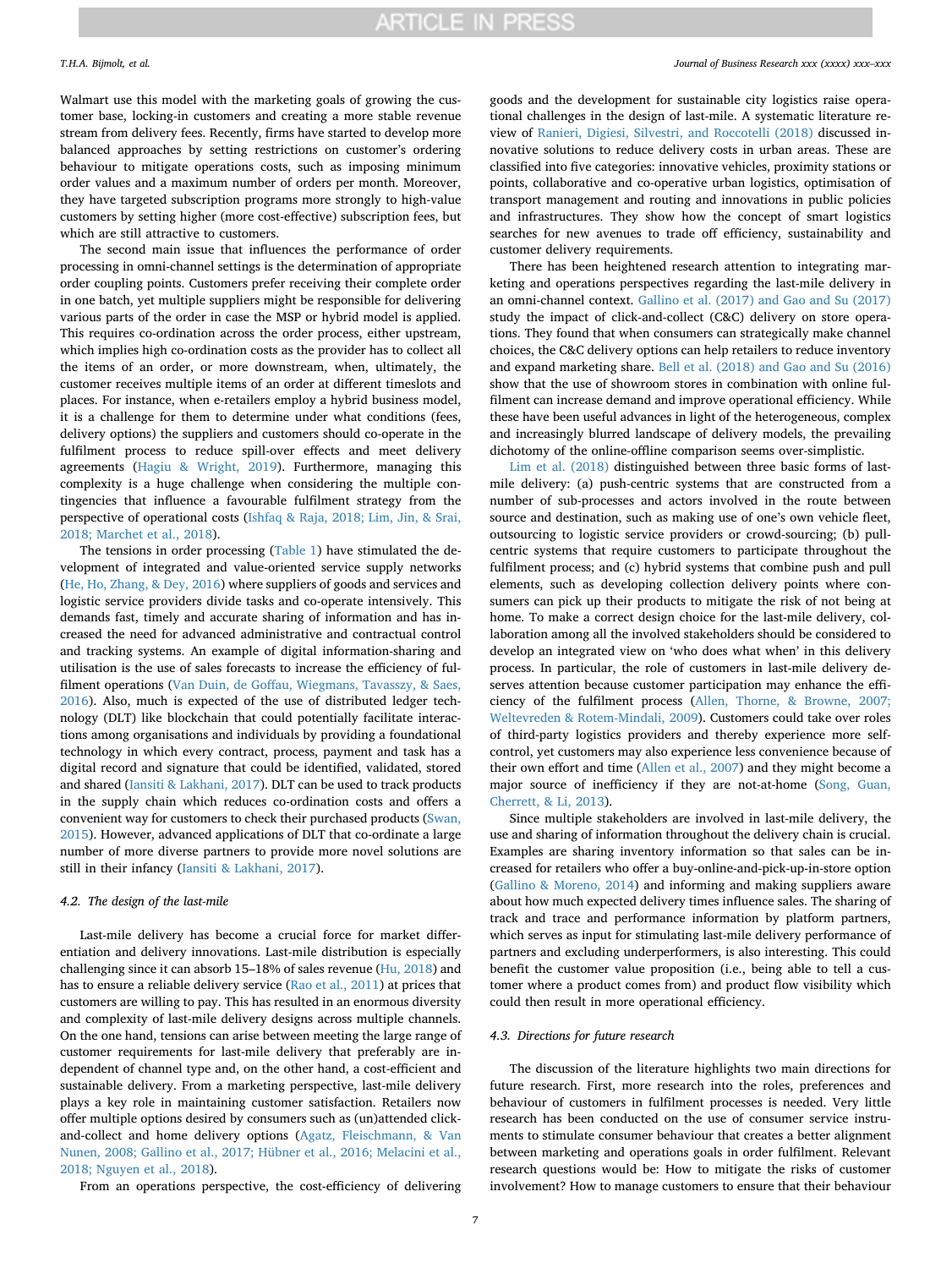is according to what is expected? How to find an optimal trade-off between providing convenience to customers and having them as coproducers and sources of cheap labour? These seem interesting avenues for further research.

Second, a major challenge for future research is the study of the antecedents and outcomes of the alternative omni-channel and last-mile delivery models. There is hardly any research on last-mile delivery that integrates the marketing and operations perspectives (e.g., how do customers value different attributes and the associated operational consequences?) An exception is the work of [Sousa et al. \(2016\).](#page-10-1) Qualitative literature and managerial contributions highlight a number of important trade-offs in the design of multi-channel fulfilment processes ([Hübner et al., 2016](#page-9-31)). Although such integration raises complexity concerns, it is believed that further analysis can reveal valuable insights and offer a comprehensive guide for practitioners.

### **5. Returns**

The third key decision area that benefits from an integrated marketing-operations perspective is product returns. The key strategic decisions for any online retailer pertain to designing the return process and the return policy, i.e. a formal policy prescribing whether, when and how customers can return a product. Firms can choose between a more lenient or more restrictive approach. Decisions for the return policy and process need to be balanced to maximize firm profits. The marketing perspective puts the emphasis on increasing customer purchase incidence and decreasing return incidence. In contrast, the operations perspective stresses the effectiveness and efficiency associated with returns.

Product returns by customers form a major challenge and create high costs for online retailers. This is due to the extensive amount of returns and high handling costs [\(De Leeuw et al., 2016; Minnema,](#page-9-5) [Bijmolt, Petersen, & Shulman, 2018; Ofek, Katona, & Sarvary, 2010;](#page-9-5) [Shang, Pekgün, Ferguson, & Galbreth, 2017; Walsh & Möhring, 2017](#page-9-5)). In their study among online fashion retailers, [De Leeuw et al. \(2016\)](#page-9-5) found return percentages ranging between 13% and 45%. [Shang et al.](#page-9-42) [\(2017\)](#page-9-42) estimated the value of all consumer returns received by U.S. retailers at \$260.5 billion which had increased by around 50% from 2007 to 2015. With an estimated global fashion retail market of three trillion US\$ and average return percentage of 25% [\(FashionUnited,](#page-9-43) [2016\)](#page-9-43), the financial and societal consequences are immense. High product return percentages may also negatively affect sustainability of the firm, and society at large, by generating waste and requiring high additional energy resources for transportation. For example, Amazon received ample attention in the press when it allegedly destroyed large amounts of returned items in Germany ([Meyer, 2018\)](#page-9-44).

On-line retailers invest heavily in the management of product returns. These efforts can be split into 1) actions that reduce the likelihood of product returns by customers, mostly done as part of marketing (*return prevention*), and 2) efficiency of dealing with the actual return as part of operations management (*return processing*). Academic research is inconclusive as to how a lenient return policy needs to be designed in order to facilitate purchases while keeping returns and associated operational costs in balance. This is the main tension between the marketing and operations perspectives ([De Leeuw et al.,](#page-9-5) [2016; Hjort & Lantz, 2016; Janakiraman, Syrdal, & Freling, 2016](#page-9-5)).

### *5.1. Return prevention*

The return probability is influenced by the return policy and by product and customer characteristics (see [Minnema et al., 2018](#page-9-45)). The return policy is an important part of the after-sales services of online retailers that sets the conditions for the return process. Approximately 63% of consumers pay attention to a retailer's return policy before purchasing online ([Rao, Rabinovich, & Raju, 2014\)](#page-9-46). From a marketing perspective, a lenient return policy can mitigate perceived risk by

consumers ([Zhang, Yan, & Johnston, 2017](#page-10-10)) and thereby positively affect purchase behaviour. A lenient return policy makes customers more inclined to order because, if there is a product misfit, it allows for a simple return without (monetary) loss [\(De Leeuw et al., 2016; Gelbrich,](#page-9-5) [Gäthke, & Hübner, 2017](#page-9-5)). Offering free returns will increase customer satisfaction and post-return spending by customers [\(Shang et al., 2017](#page-9-42)).

On the other hand, from an operations perspective, on the other hand, return leniency has serious adverse reverse logistics cost implications and complicates return processing as it increases the return rate [\(Oghazi, Karlsson, Hellström, & Hjort, 2018](#page-9-47)). It may also lead to fraudulent returns ([Griffis, Rao, Goldsby, & Niranjan, 2012\)](#page-9-48) and incentivise customers to return products shortly after use; a response termed 'retail borrowing' by [Foscht, Ernstreiter, Maloles, Sinha, and](#page-9-49) [Swo-boda \(2013\)](#page-9-49). A strict return policy decreases the return rate and cost. However, it is also likely to reduce the (re)purchase intention and has a negative impact on demand ([Altug & Aydinliyim, 2016; Bonifield,](#page-9-50) [Cole, & Schultz, 2010; Ofek et al., 2010; Wu & Wang, 2017\)](#page-9-50).

Product and customer characteristics also influence returns. For example, items on sale are returned less often than regularly priced ones [\(Petersen & Kumar, 2009](#page-9-51)). Prior product evaluation also plays a role in returns. For example, a very high valence of online reviews may increase product returns as it inflates customer expectations [\(Minnema,](#page-9-52) [Bijmolt, Gensler, & Wiesel, 2016](#page-9-52)). The probability of returns can be lowered by measures to ensure that customer expectations match their actual experiences. This can partly be remedied by the retailer providing more and more useful information about each product so that the customer can better evaluate the product before making a purchase ([Altug & Aydinliyim, 2016; Wollenburg et al., 2018\)](#page-9-50). Interestingly, providing customers with the ability to zoom into product pictures decreases returns, whereas using a 3D representation that allows customers to see the product from different angles increases returns [\(De](#page-9-5) [Leeuw et al., 2016](#page-9-5)). However, providing more information can also increase uncertainty and thus returns ([Shulman, Cunha, & Saint Clair,](#page-10-11) [2015\)](#page-10-11). In the future, technologies like augmented and virtual reality can be an opportunity to provide a more store-like experience and reduce customer uncertainty about product fit. Regarding demographic characteristics influencing returns, on the other hand, research has found no or mixed evidence [\(Petersen & Kumar, 2009; Minnema et al.,](#page-9-51) [2016; Minnema et al., 2018](#page-9-51)).

In general, data analytics might help to identify factors that determine returns (e.g. [Griffis et al., 2012](#page-9-48)). Firms can use data analytics and Artificial Intelligence on past purchase information, combined with customer information, to identify high-return-risk customers and/or purchases. This can help discourage such purchases and lower the tensions between marketing and operations. One opportunity to reconcile these tensions is to promote stores as a purchase channel for high-return-risk purchases. Here, the chances of returns may be reduced because customers are helped in ways (i.e., better product fit) that lead to higher customer satisfaction and lower return handling costs. In a case study of a US online-first eyewear retailer opening showrooms, [Bell](#page-9-21) [et al. \(2018\)](#page-9-21) show that returns rates in the local market drop after the store opening, especially for complex items. However, stimulating online customers to visit the store for a specific item requires accurate information on store-level inventory which may be challenging to achieve [\(DeHoratius & Raman, 2008](#page-9-53)).

#### *5.2. Processing of product returns*

The omni-channel environment has increased the complexity of the return process as customers can choose from multiple channels at the order, fulfilment and return stages. For example, a customer may order a product online, collect the product at the store and have the product collected at home when returning the product. In addition, adding channels adds legal obligations for the retailers. For example, customers in the EU may legally return most online purchase without reason within a period of 14 days but there are no such laws for offline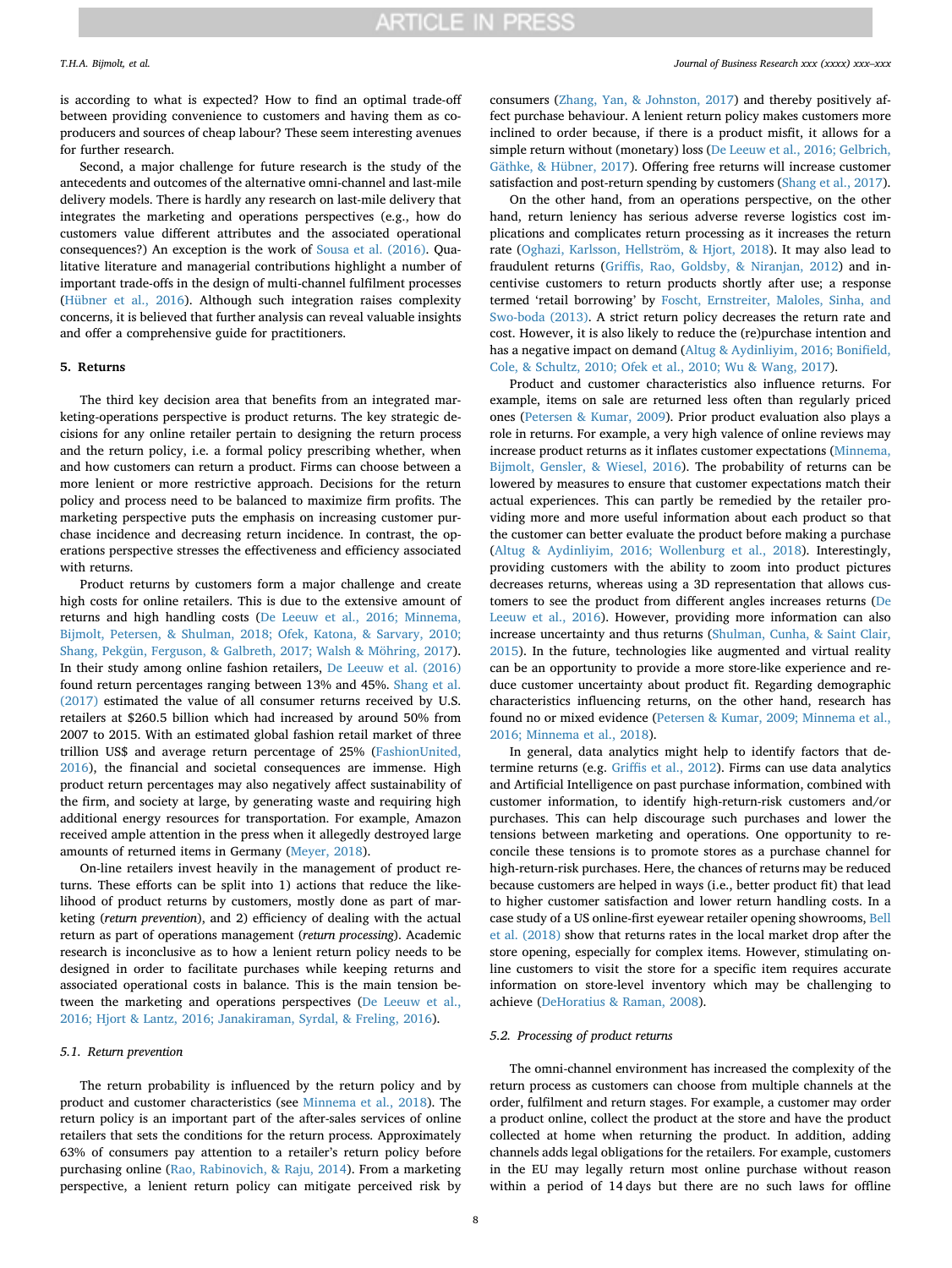purchases. Important operations considerations for the return process include the return locations, gatekeeping (at which time and how strictly the firm controls for the legitimacy of returns), and the speed of the process ([De Leeuw et al., 2016\)](#page-9-5) as these factors may affect sales and the cost and likelihood of returns.

It is particularly relevant to have convenient, responsive and efficient reverse logistics processes. This is because returns speed affects the market value of returned products, especially for seasonal products. In addition, longer return processes translate into more capital tied up ([De Leeuw et al., 2016; Letizia, Pourakbar, & Harrison, 2018\)](#page-9-5) which is particularly relevant for high-value products. Increasing return speed aligns with the marketing perspective, as customers also benefit from quicker reimbursements that result from quicker processing of returns. Furthermore, [Dailey and Ülkü \(2018\)](#page-9-54) showed that successfully returning a product to an online retailer sets expectations for future returns and subsequent unexpectedly denied returns lead to adverse consumer behaviour (e.g. negative attitude formation, fraudulent behaviour). Therefore, return processing must also be consistent and comprehensible for customers.

In terms of location, retailers have a number of options in managing returns. Steering customers to a particular option is not only a matter of optimisation from an operations perspective but also from a marketing perspective. For example, particularly for multi-channel retailers, it can be advantageous to promote in-store returns. This ensures that products returned can be taken up in stock faster ([De Leeuw et al., 2016\)](#page-9-5). The marketing and operations perspective align on this issue as it is also an opportunity for generating extra sales (e.g. cross-sell or up-sell) to customers who return their purchases in a store and purchase an alternative product. [Mahar and Wright \(2017\)](#page-9-55) also found that the majority of consumers actually preferred to return a product in-store rather than shipping it back to the retailer. In the end, a responsive reverse logistics process is associated with customer retention, positively affects order frequency and increases customer value [\(Minnema et al., 2018](#page-9-45)).

All products that are returned have to be screened (gatekeeping) to be able to validate them [\(De Leeuw et al., 2016\)](#page-9-5). Screening is crucial for operations to discourage retail borrowing and from a marketing perspective to not re-sell subpar products. It has to strike a balance between thoroughness and cost-efficiency. After screening, the retailer can resell the product 'as-is', refurbish or repair it, sell the product to a third party, re-label and re-pack the product or dispose of it altogether ([Letizia et al., 2018; Ofek et al., 2010](#page-9-56)). Along with these different options come different salvage values that are key determinants in deciding on a return policy. Generally, "only 10–20% of the returned product's original value can be recouped" [\(Ofek et al., 2010](#page-9-57)). However, re-selling returned products and promoting them as a lower-price option of the same item is an opportunity to offer an attractive assortment in a lower-price range to a specific customer segment while recouping value from the returns.

#### *5.3. Directions for future research*

Most research on product returns has focused on either prevention and drivers of returns, or on processing of returns. [Minnema et al.](#page-9-45) [\(2018\) and De Leeuw et al. \(2016\)](#page-9-45) provided literature reviews and research directions for both. However, as discussed above, return prevention and return processing are interrelated. Future research should examine how technology, such as virtual/augmented reality or artificial intelligence, may help in bridging the divide between returns prevention and returns processing.

Omni-channel retailers can offer a variety of return channels (see [Fig. 1](#page-2-1)). From a marketing point of view this is attractive as it may offer opportunities for cross-selling or up-selling. Also, firms may exploit the idea that customers can search for information across channels, e.g. by performing showrooming and webrooming ([Bell et al., 2018\)](#page-9-21) or checking on-line reviews while being at the store and providing more and better information across channels so as to lower return probabilities. Physical

#### *T.H.A. Bijmolt, et al. Journal of Business Research xxx (xxxx) xxx–xxx*

stores opened up by on-line retailers, e.g. by online fashion retailer Zalando and the Dutch on-line retailer Coolblue, may play an important role at this stage too. To date, little or no research is available on the role of stores in these cross-channels challenges and opportunities related to product returns. This is a second area of future research.

A third research area relates to the optimisation of returns processing, both for collection of returns as well as distribution of returns (as shown in panel (c) in [Fig. 1\)](#page-2-1). Regarding the former, when collecting returns from customer addresses it is essential to understand how these returns can be integrated effectively and efficiently in existing transport networks such as the networks used for product delivery. Regarding distribution of returns, future research could investigate the opportunities and risks of re-selling previously returned products as well as the channels through which these are sold. One the one hand, it is an opportunity to offer a lower-price option to a specific customer segment while recouping more value from the returns than selling returns to third parties or via specialised outlet channels. Some retailers offer returned items directly next to the new items as 'second chance' items with a lower price in an attempt to valorise their returns. On the other hand, it may also lead customers to buy the returned item at a lower price even though they were initially interested in buying a non-returned full-price item.

Furthermore, the optimal design of a return process is likely to differ depending on customer and product characteristics. This is a fourth area of future research that is highly relevant to omni-channel retailers with a broad assortment serving a large variety of customers. Ruiz-Benitez et al. (2014) found, for example, that decentralised gatekeeping is particularly well-suited to the fashion sector since one can quickly spot defects with minimum training. However, this model may not work for electronics which are more difficult to inspect. Speeding up the returns process may be more relevant for high-value purchases than for low-value purchases.

### <span id="page-8-0"></span>**6. Conclusion**

In an increasingly omni-channel world, many important interdependencies exist across the stages in the customer journey (demandside) and the product flow (supply-side), creating significant challenges and opportunities for firms. This article sheds light on the many ways an integrated marketing-operations perspective can be shaped to deal with these interdependencies. Specifically, it developed an integrative framework that identifies and addresses the interdependencies that arise in three key design decision areas: (i) assortment & inventory, (ii) distribution & delivery and (iii) returns. For each of the areas, this paper identifies the main goals from both a marketing and operations perspective point out tensions that can arise when the goals of the marketing and operations functions are not well aligned, as well as opportunities to mitigate these tensions and directions for future research.

This article offers both academic and practical implications. From an academic perspective, the paper provides a new framework and valuable guide to analyse existing research in omni-channel retailing, highlighting gaps for future work in this nascent field. While some recent studies have incorporated both the marketing and the operations perspective (e.g. [Bell et al., 2018; Gallino, Moreno, & Rooderkerk,](#page-9-21) [2019; Sousa & Amorim, 2018; Wollenburg et al., 2018\)](#page-9-21), more studies should explicitly address these two perspectives in an integrated manner. Drawing on the framework detailed here, future research should assist firms in finding avenues that lead to net gains when factoring in both demand and supply side (dis)advantages. From a practical viewpoint, the paper provides a systematic analysis of the main interdependencies between omni-channel customer journeys and product flows, together with associated tensions and opportunities. Firms may use this framework to mitigate tensions, leverage opportunities and make coherent marketing and operational decisions when (re) shaping their own business models to better fit the omni-channel environment.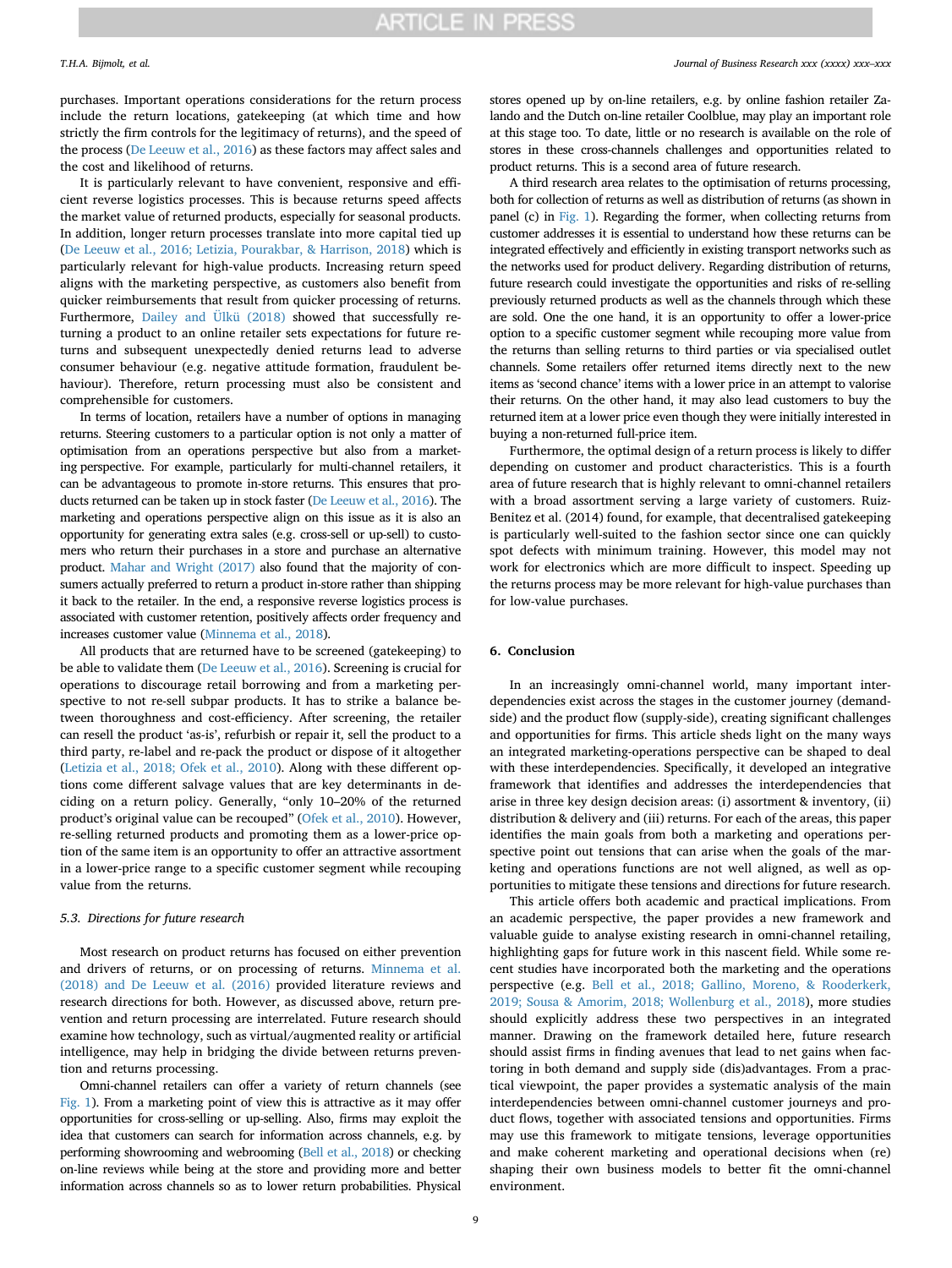#### **References**

- <span id="page-9-28"></span>[Abhishek, V., Jerath, K., & Zhang, Z. J. \(2016\). Agency selling or reselling? channel](http://refhub.elsevier.com/S0148-2963(19)30699-X/h0005) [structures in electronic retailing.](http://refhub.elsevier.com/S0148-2963(19)30699-X/h0005) *Management Science, 62*(8), 2259–2280.
- <span id="page-9-37"></span>[Agatz, N. A. H., Fleischmann, M., & Van Nunen, J. A. E. E. \(2008\). E-Fulfillment and](http://refhub.elsevier.com/S0148-2963(19)30699-X/h0010) multi-channel distribution. *[European Journal of Operational Research, 187](http://refhub.elsevier.com/S0148-2963(19)30699-X/h0010)*(2), [339–356](http://refhub.elsevier.com/S0148-2963(19)30699-X/h0010).
- <span id="page-9-40"></span>[Allen, J., Thorne, G., & Browne, M. \(2007\). Good practice guide on urban freight trans](http://refhub.elsevier.com/S0148-2963(19)30699-X/h0015)port. *[Bestufs Administration Centre, 84](http://refhub.elsevier.com/S0148-2963(19)30699-X/h0015)*, 1–85.
- <span id="page-9-50"></span>[Altug, M. S., & Aydinliyim, T. \(2016\). Counteracting strategic purchase deferrals: The](http://refhub.elsevier.com/S0148-2963(19)30699-X/h0020) [impact of online retailers' return policy decisions.](http://refhub.elsevier.com/S0148-2963(19)30699-X/h0020) *Manufacturing & Service Operations [Management, 18](http://refhub.elsevier.com/S0148-2963(19)30699-X/h0020)*(3), 376–392.
- <span id="page-9-4"></span>[Baxendale, S., Macdonal, E. K., & Wilson, H. N. \(2015\). The impact of different touch](http://refhub.elsevier.com/S0148-2963(19)30699-X/h0025)[points on brand consideration.](http://refhub.elsevier.com/S0148-2963(19)30699-X/h0025) *Journal of Retailing, 91*(2), 235–253.
- <span id="page-9-18"></span>Baynard Institute (2015). The current state of e-commerce filtering. Published online on April 20, 2015. Accessed on July 4, 2018.
- <span id="page-9-20"></span>[Bell, D., Gallino, S., & Moreno, A. \(2014\). How to win in an omnichannel world.](http://refhub.elsevier.com/S0148-2963(19)30699-X/h0035) *MIT [Sloan Management Review, 56](http://refhub.elsevier.com/S0148-2963(19)30699-X/h0035)*(1), 45.
- <span id="page-9-21"></span>[Bell, D., Gallino, S., & Moreno, A. \(2018\). Offline showrooms in omnichannel retail:](http://refhub.elsevier.com/S0148-2963(19)30699-X/h0040) [Demand and operational benefits.](http://refhub.elsevier.com/S0148-2963(19)30699-X/h0040) *Management Science, 64*(4), 1629–1651.
- <span id="page-9-16"></span>[Betancourt, R., & Gautschi, D. \(1990\). Demand complementarities, household production,](http://refhub.elsevier.com/S0148-2963(19)30699-X/h0045) [and retail assortments.](http://refhub.elsevier.com/S0148-2963(19)30699-X/h0045) *Marketing Science, 9*(2), 146–161.
- [Bonifield, C., Cole, C., & Schultz, R. L. \(2010\). Product returns on the Internet: A case of](http://refhub.elsevier.com/S0148-2963(19)30699-X/h0055) mixed signals? *[Journal of Business Research, 63](http://refhub.elsevier.com/S0148-2963(19)30699-X/h0055)*(9), 1058–1065.
- <span id="page-9-7"></span>[Broniarczyk, S. M. \(2008\). Product assortment.](http://refhub.elsevier.com/S0148-2963(19)30699-X/h0060) *Handbook of Consumer Psychology, 1*, [755–779](http://refhub.elsevier.com/S0148-2963(19)30699-X/h0060).
- <span id="page-9-1"></span>[Brynjolfsson, E., Hu, J., & Rahman, M. S. \(2013\). Competing in the age of omnichannel](http://refhub.elsevier.com/S0148-2963(19)30699-X/h0065) retailing. *[MIT Sloan Management Review, 54](http://refhub.elsevier.com/S0148-2963(19)30699-X/h0065)*(4), 23–29.
- <span id="page-9-14"></span>[Brynjolfsson, E., Hu, J., & Simester, D. \(2011\). Goodbye Pareto principle, hello long tail:](http://refhub.elsevier.com/S0148-2963(19)30699-X/h0070) [The effect of search costs on the concentration of sales.](http://refhub.elsevier.com/S0148-2963(19)30699-X/h0070) *Management Science, 57*(8), [1373–1386](http://refhub.elsevier.com/S0148-2963(19)30699-X/h0070).
- <span id="page-9-13"></span>[Brynjolfsson, E., Hu, J., & Smith, M. D. \(2003\). Consumer surplus in the digital economy:](http://refhub.elsevier.com/S0148-2963(19)30699-X/h0075) [estimating the value of increased product variety at online booksellers.](http://refhub.elsevier.com/S0148-2963(19)30699-X/h0075) *Management Science, 49*[\(11\), 1580–1596.](http://refhub.elsevier.com/S0148-2963(19)30699-X/h0075)
- <span id="page-9-11"></span>[Cheng, Y., Li, B., & Li, Z. \(2016\). Analysis of the optimal threshold policy of the e-Tailer](http://refhub.elsevier.com/S0148-2963(19)30699-X/h0080) with mixture strategy in e-Fulfillment. *[International Journal of Information Systems and](http://refhub.elsevier.com/S0148-2963(19)30699-X/h0080) [Supply Chain Management, 9](http://refhub.elsevier.com/S0148-2963(19)30699-X/h0080)*(2), 21–34.
- <span id="page-9-54"></span>Dailey, L. C., & Ülkü, M. A. (2018). Retailers beware: On denied product returns and consumer behavior.
- <span id="page-9-53"></span>[DeHoratius, N., & Raman, A. \(2008\). Inventory record inaccuracy: An empirical analysis.](http://refhub.elsevier.com/S0148-2963(19)30699-X/h0090) *[Management Science, 54](http://refhub.elsevier.com/S0148-2963(19)30699-X/h0090)*(4), 627–641.
- <span id="page-9-5"></span>[De Leeuw, S., Minguela-Rata, B., Sabet, E., Boter, J., & Sigurðardóttir, R. \(2016\). Trade](http://refhub.elsevier.com/S0148-2963(19)30699-X/h0095)[offs in managing commercial consumer returns for online apparel retail.](http://refhub.elsevier.com/S0148-2963(19)30699-X/h0095) *International [Journal of Operations & Production Management, 36](http://refhub.elsevier.com/S0148-2963(19)30699-X/h0095)*(6), 710–731.
- <span id="page-9-43"></span>FashionUnited (2016), Retrieved from: [https://fashionunited.com/global-fashion](https://fashionunited.com/global-fashion-industry-statistics)[industry-statistics](https://fashionunited.com/global-fashion-industry-statistics).
- <span id="page-9-49"></span>[Foscht, T., Ernstreiter, K., Maloles, C., III, Sinha, I., & Swo-boda, B. \(2013\). Retaining or](http://refhub.elsevier.com/S0148-2963(19)30699-X/h0105) [returning? Some insights for a better understanding of return behaviour.](http://refhub.elsevier.com/S0148-2963(19)30699-X/h0105) *International [Journal of Retail & Distribution Management, 41](http://refhub.elsevier.com/S0148-2963(19)30699-X/h0105)*, 113–134.
- <span id="page-9-41"></span>[Gallino, S., & Moreno \(2014\). Integration of online and offline channels in retail: The](http://refhub.elsevier.com/S0148-2963(19)30699-X/h0110) [impact of sharing reliable inventory availability information.](http://refhub.elsevier.com/S0148-2963(19)30699-X/h0110) *Management Science, 60*[\(6\), 1434–1451.](http://refhub.elsevier.com/S0148-2963(19)30699-X/h0110)
- [Gallino, S., Moreno, A., & Rooderkerk, R. P. \(2019\).](http://refhub.elsevier.com/S0148-2963(19)30699-X/h0115) *Omnichannel fulfillment dilemmas: [Customer preferences and manager perceptions.](http://refhub.elsevier.com/S0148-2963(19)30699-X/h0115)* Working paper.
- <span id="page-9-26"></span>[Gallino, S., Moreno, A., & Stamatopoulos, I. \(2017\). Channel integration, sales dispersion,](http://refhub.elsevier.com/S0148-2963(19)30699-X/h0120) [and inventory management.](http://refhub.elsevier.com/S0148-2963(19)30699-X/h0120) *Management Science, 63*(9), 2813–2831.
- [Gao, F., & Su, X. \(2016\). Omnichannel retail operations with buy-online-and-pick-up-in](http://refhub.elsevier.com/S0148-2963(19)30699-X/h0125)store. *[Management Science, 63](http://refhub.elsevier.com/S0148-2963(19)30699-X/h0125)*(8), 2478–2492.
- [Gao, F., & Su, X. \(2017\). Online and offline Information for omnichannel retailing.](http://refhub.elsevier.com/S0148-2963(19)30699-X/h0130) *[Manufacturing & Service Operations Management, 19](http://refhub.elsevier.com/S0148-2963(19)30699-X/h0130)*(1), 84–98.
- [Gelbrich, K., Gäthke, J., & Hübner, A. \(2017\). Rewarding customers who keep a product:](http://refhub.elsevier.com/S0148-2963(19)30699-X/h0135) [How reinforcement affects customers' product return decision in online retailing.](http://refhub.elsevier.com/S0148-2963(19)30699-X/h0135) *[Psychology & Marketing, 34](http://refhub.elsevier.com/S0148-2963(19)30699-X/h0135)*(9), 853–867.
- <span id="page-9-9"></span>[George, G., & Bock, A. J. \(2011\). The business model in practice and its implications for](http://refhub.elsevier.com/S0148-2963(19)30699-X/h0140) entrepreneurship research. *[Entrepreneurship Theory and Practice, 35](http://refhub.elsevier.com/S0148-2963(19)30699-X/h0140)*, 83–111.
- <span id="page-9-48"></span>[Griffis, S. E., Rao, S., Goldsby, T. J., & Niranjan, T. T. \(2012\). The customer consequences](http://refhub.elsevier.com/S0148-2963(19)30699-X/h0145) [of returns in on-line retailing: An empirical analysis.](http://refhub.elsevier.com/S0148-2963(19)30699-X/h0145) *Journal of Operations [Management, 30](http://refhub.elsevier.com/S0148-2963(19)30699-X/h0145)*, 282–294.
- <span id="page-9-22"></span>[Grewal, D., Levy, M., & Marshall, G. W. \(2002\). Personal selling in retail settings: How](http://refhub.elsevier.com/S0148-2963(19)30699-X/h0150) [does the Internet and related technologies enable and limit successful selling?](http://refhub.elsevier.com/S0148-2963(19)30699-X/h0150) *Journal [of Marketing Management, 18](http://refhub.elsevier.com/S0148-2963(19)30699-X/h0150)*(3–4), 301–316.
- <span id="page-9-27"></span>[Hagiu, A., & Wright, J. \(2015\). Marketplace or reseller?](http://refhub.elsevier.com/S0148-2963(19)30699-X/h0155) *Management Science, 61*(1), [184–203](http://refhub.elsevier.com/S0148-2963(19)30699-X/h0155).
- <span id="page-9-33"></span>[Hagiu, A., & Wright, J. \(2019\). Controlling vs. enabling.](http://refhub.elsevier.com/S0148-2963(19)30699-X/h0160) *Management Science, 65*(2), [577–595](http://refhub.elsevier.com/S0148-2963(19)30699-X/h0160).
- <span id="page-9-34"></span>[He, T., Ho, W., Zhang, Y., & Dey, P. K. \(2016\). Organising the business processes of a](http://refhub.elsevier.com/S0148-2963(19)30699-X/h0165) [product servitised supply chain: A value perspective.](http://refhub.elsevier.com/S0148-2963(19)30699-X/h0165) *Production Planning & Control, 27*[\(5\), 378–393.](http://refhub.elsevier.com/S0148-2963(19)30699-X/h0165)
- <span id="page-9-24"></span>[Heim, G. R., & Sinha, K. K. \(2001\). Operational drivers of customer loyalty in electronic](http://refhub.elsevier.com/S0148-2963(19)30699-X/h0170) [retailing: An empirical analysis of electronic food retailers.](http://refhub.elsevier.com/S0148-2963(19)30699-X/h0170) *Manufacturing & Service [Operations Management, 3](http://refhub.elsevier.com/S0148-2963(19)30699-X/h0170)*, 264–271.
- [Hjort, K., & Lantz, B. \(2016\). The impact of returns policies on profitability: A fashion e](http://refhub.elsevier.com/S0148-2963(19)30699-X/h0175)commerce case. *[Journal of Business Research, 69](http://refhub.elsevier.com/S0148-2963(19)30699-X/h0175)*(11), 4980–4985.
- <span id="page-9-36"></span>Hu, M. (2018). US E-Commerce Trends and the Impact on Logistics. ATKearney. Accessed September 3, 2018, [https://www.atkearney.com/retail/article?/a/us-e-commerce-](https://www.atkearney.com/retail/article%3f/a/us-e-commerce-trends-and-the-impact-on-logistics)

[trends-and-the-impact-on-logistics.](https://www.atkearney.com/retail/article%3f/a/us-e-commerce-trends-and-the-impact-on-logistics)

- <span id="page-9-8"></span>[Hübner, A. H., & Kuhn, H. \(2012\). Retail category management: State-of-the-art re- view](http://refhub.elsevier.com/S0148-2963(19)30699-X/h0185) [of quantitative research and software applications in assortment and shelf space](http://refhub.elsevier.com/S0148-2963(19)30699-X/h0185) [management.](http://refhub.elsevier.com/S0148-2963(19)30699-X/h0185) *Omega, 40*(2), 199–209.
- <span id="page-9-31"></span>[Hübner, A., Kuhn, H., & Wollenburg, J. \(2016\). Last mile fulfilment and distribution in](http://refhub.elsevier.com/S0148-2963(19)30699-X/h0190) [omni-channel grocery retailing: A strategic planning framework.](http://refhub.elsevier.com/S0148-2963(19)30699-X/h0190) *International Journal [of Retail & Distribution Management, 44](http://refhub.elsevier.com/S0148-2963(19)30699-X/h0190)*(3), 228–247.
- <span id="page-9-35"></span>[Iansiti, M., & Lakhani, K. R. \(2017\). The truth about blockchain.](http://refhub.elsevier.com/S0148-2963(19)30699-X/h0195) *Harvard Business Review,* [\(January-February\), 119–127](http://refhub.elsevier.com/S0148-2963(19)30699-X/h0195).
- <span id="page-9-25"></span>[Ishfaq, R., Defee, C. C., Gibson, B. J., & Raja, U. \(2016\). Realignment of the physical](http://refhub.elsevier.com/S0148-2963(19)30699-X/h0200) [distribution process in omni-channel fulfillment.](http://refhub.elsevier.com/S0148-2963(19)30699-X/h0200) *International Journal of Physical [Distribution & Logistics Management, 46](http://refhub.elsevier.com/S0148-2963(19)30699-X/h0200)*(6/7), 543–561.
- <span id="page-9-10"></span>[Ishfaq, R., & Raja, U. \(2018\). Evaluation of order fulfillment options in retail supply](http://refhub.elsevier.com/S0148-2963(19)30699-X/h0205) chains. *[Decision Sciences, 49](http://refhub.elsevier.com/S0148-2963(19)30699-X/h0205)*(3), 487–521.
- [Janakiraman, N., Syrdal, H. A., & Freling, R. \(2016\). The effect of return policy leniency](http://refhub.elsevier.com/S0148-2963(19)30699-X/h0210) [on consumer purchase and return decisions: A meta-analytic review.](http://refhub.elsevier.com/S0148-2963(19)30699-X/h0210) *Journal of Retailing, 92*[\(2\), 226–235.](http://refhub.elsevier.com/S0148-2963(19)30699-X/h0210)
- [Kahn, B. E. \(2017\). Using visual design to improve customer perceptions of online as](http://refhub.elsevier.com/S0148-2963(19)30699-X/h0215)sortments. *[Journal of Retailing, 93](http://refhub.elsevier.com/S0148-2963(19)30699-X/h0215)*(1), 29–42.
- <span id="page-9-19"></span>[Kenny, D., & Marshall, J. F. \(2000\). Contextual marketing: The real business of the](http://refhub.elsevier.com/S0148-2963(19)30699-X/h0220) Internet. *[Harvard Business Review, 78](http://refhub.elsevier.com/S0148-2963(19)30699-X/h0220)*(6), 119–125.
- <span id="page-9-15"></span>[Kök, A. G., Fisher, M. L., & Vaidyanathan, R. \(2008\). Assortment planning: Review of](http://refhub.elsevier.com/S0148-2963(19)30699-X/h0225) [literature and industry practice.](http://refhub.elsevier.com/S0148-2963(19)30699-X/h0225) *Retail supply chain management* (pp. 99–153). Boston, [MA: Springer](http://refhub.elsevier.com/S0148-2963(19)30699-X/h0225).

<span id="page-9-17"></span>[Lee, B. K., & Lee, W. N. \(2004\). The effect of information overload on consumer choice](http://refhub.elsevier.com/S0148-2963(19)30699-X/h0230) [quality in an on-line environment.](http://refhub.elsevier.com/S0148-2963(19)30699-X/h0230) *Psychology and Marketing, 21*(3), 159–183.

<span id="page-9-56"></span>[Letizia, P., Pourakbar, M., & Harrison, T. \(2018\). The impact of consumer returns on the](http://refhub.elsevier.com/S0148-2963(19)30699-X/h0235) [multichannel sales strategies of manufacturers.](http://refhub.elsevier.com/S0148-2963(19)30699-X/h0235) *Production and Operations [Management, 27](http://refhub.elsevier.com/S0148-2963(19)30699-X/h0235)*(2), 323–349.

<span id="page-9-39"></span>[Lim, S. F. W., Jin, X., & Srai, J. S. \(2018\). Consumer-driven e-commerce: A literature](http://refhub.elsevier.com/S0148-2963(19)30699-X/h0240) [review, design framework, and research agenda on last-mile logistics models.](http://refhub.elsevier.com/S0148-2963(19)30699-X/h0240) *[International Journal of Physical Distribution & Logistics Management, 48](http://refhub.elsevier.com/S0148-2963(19)30699-X/h0240)*(3), 308–332.

- <span id="page-9-55"></span>[Mahar, S., & Wright, P. D. \(2017\). In-store pickup and returns for a dual channel retailer.](http://refhub.elsevier.com/S0148-2963(19)30699-X/h0245) *[IEEE Transactions on Engineering Management, 64](http://refhub.elsevier.com/S0148-2963(19)30699-X/h0245)*(4), 491–504.
- [Mantrala, M. K., Levy, M., Kahn, B. E., Fox, E. J., Gaidarev, P., Dankworth, B., & Shah, D.](http://refhub.elsevier.com/S0148-2963(19)30699-X/h0250) [\(2009\). Why is assortment planning so difficult for retailers? A framework and re](http://refhub.elsevier.com/S0148-2963(19)30699-X/h0250)search agenda. *[Journal of Retailing, 85](http://refhub.elsevier.com/S0148-2963(19)30699-X/h0250)*(1), 71–83.
- <span id="page-9-0"></span>[Marchet, G., Melacini, M., Perotti, S., Rasini, M., & Tappia, E. \(2018\). Business logistics](http://refhub.elsevier.com/S0148-2963(19)30699-X/h0255) [models in omni-channel: A classification framework and empirical analysis.](http://refhub.elsevier.com/S0148-2963(19)30699-X/h0255)
- <span id="page-9-32"></span>*[International Journal of Physical Distribution & Logistics Management, 48](http://refhub.elsevier.com/S0148-2963(19)30699-X/h0255)*(4), 429–464. [Melacini, M., Perotti, S., Rasini, M., & Tappia, E. \(2018\). E-fulfilment and distribution in](http://refhub.elsevier.com/S0148-2963(19)30699-X/h0260) [omni-channel retailing: A systematic literature review.](http://refhub.elsevier.com/S0148-2963(19)30699-X/h0260) *International Journal of [Physical Distribution & Logistics Management, 48](http://refhub.elsevier.com/S0148-2963(19)30699-X/h0260)*(4), 391–414.
- <span id="page-9-44"></span>Meyer (2018, June 11). This Is a Huge Scandal:' Amazon Slammed for Destroying As-New and Returned Goods. Retrieved from: [http://fortune.com/2018/06/11/amazon](http://fortune.com/2018/06/11/amazon-destroying-inventory-germany/)[destroying-inventory-germany/](http://fortune.com/2018/06/11/amazon-destroying-inventory-germany/).
- <span id="page-9-52"></span>[Minnema, A., Bijmolt, T. H. A., Gensler, A., & Wiesel, T. \(2016\). To keep or not to keep:](http://refhub.elsevier.com/S0148-2963(19)30699-X/h0270) [Effects of online customer reviews on product returns.](http://refhub.elsevier.com/S0148-2963(19)30699-X/h0270) *Journal of Retailing, 9*(23), [253–267](http://refhub.elsevier.com/S0148-2963(19)30699-X/h0270).
- <span id="page-9-45"></span>[Minnema, A., Bijmolt, T. H. A., Petersen, J. A., & Shulman, J. D. \(2018\). Managing](http://refhub.elsevier.com/S0148-2963(19)30699-X/h0275) [product returns within the customer value framework. In R. W. Palmatier, V. Kumar,](http://refhub.elsevier.com/S0148-2963(19)30699-X/h0275) & C. M. Harmeling (Eds.). *[Customer Engagement Marketing](http://refhub.elsevier.com/S0148-2963(19)30699-X/h0275)* (pp. 95–118). Cham: [Springer International Publishing](http://refhub.elsevier.com/S0148-2963(19)30699-X/h0275).
- [Mou, S., Robb, D., & DeHoratius, N. \(2018\). Retail store operations: Literature review and](http://refhub.elsevier.com/S0148-2963(19)30699-X/h0280) research directions. *[European Journal of Operational Research, 265](http://refhub.elsevier.com/S0148-2963(19)30699-X/h0280)*, 399–422.
- <span id="page-9-3"></span>[Nguyen, D. H., de Leeuw, S., & Dullaert, W. E. \(2018\). Consumer behaviour and order](http://refhub.elsevier.com/S0148-2963(19)30699-X/h0285) [fulfilment in online retailing: A systematic review.](http://refhub.elsevier.com/S0148-2963(19)30699-X/h0285) *International Journal of [Management Reviews, 20](http://refhub.elsevier.com/S0148-2963(19)30699-X/h0285)*(2), 255–276.

<span id="page-9-57"></span>[Ofek, E., Katona, Z., & Sarvary, M. \(2010\). "Bricks and Clicks": The impact of product](http://refhub.elsevier.com/S0148-2963(19)30699-X/h0290) [returns on the strategies of multichannel retailers.](http://refhub.elsevier.com/S0148-2963(19)30699-X/h0290) *Marketing Science, 30*(1), 42–60.

- <span id="page-9-47"></span>[Oghazi, P., Karlsson, S., Hellström, D., & Hjort, K. \(2018\). Online purchase return policy](http://refhub.elsevier.com/S0148-2963(19)30699-X/h0295) [leniency and purchase decision: Mediating role of consumer trust.](http://refhub.elsevier.com/S0148-2963(19)30699-X/h0295) *Journal of Retailing [and Consumer Services, 41](http://refhub.elsevier.com/S0148-2963(19)30699-X/h0295)*, 190–200.
- <span id="page-9-51"></span>[Petersen, J. A., & Kumar, V. \(2009\). Are product returns a necessary evil? Antecedents](http://refhub.elsevier.com/S0148-2963(19)30699-X/h0300) and consequences. *[Journal of Marketing, 73](http://refhub.elsevier.com/S0148-2963(19)30699-X/h0300)*(3), 35–51.
- <span id="page-9-38"></span>[Ranieri, L., Digiesi, S., Silvestri, B., & Roccotelli, M. \(2018\). A review of last mile logistics](http://refhub.elsevier.com/S0148-2963(19)30699-X/h0305) [innovations in an externalities cost reduction vision.](http://refhub.elsevier.com/S0148-2963(19)30699-X/h0305) *Sustainability, 10*(3), 782–800.
- <span id="page-9-23"></span>[Rao, S., Griffis, S. E., & Goldsby, T. J. \(2011\). Failure to deliver? Linking online order](http://refhub.elsevier.com/S0148-2963(19)30699-X/h0310) [fulfillment glitches with future purchase behavior.](http://refhub.elsevier.com/S0148-2963(19)30699-X/h0310) *Journal of Operations Management, 29*[, 692–703](http://refhub.elsevier.com/S0148-2963(19)30699-X/h0310).
- <span id="page-9-46"></span>[Rao, S., Rabinovich, E., & Raju, D. \(2014\). The role of physical distribution services as](http://refhub.elsevier.com/S0148-2963(19)30699-X/h0315) [determinants of product returns in Internet retailing.](http://refhub.elsevier.com/S0148-2963(19)30699-X/h0315) *Journal of Operations [Management, 32](http://refhub.elsevier.com/S0148-2963(19)30699-X/h0315)*(6), 295–312.
- <span id="page-9-12"></span>Rooderkerk, R. P., & Galino, S. (2019). New product development in an omnichannel world. Working Paper.
- <span id="page-9-2"></span>Rooderkerk, R. P., & Kök, A. G. (2019). Omni-channel assortment planning. Forthcoming in "Operations in an Omni-Channel World," Springer Series on Supply Chain Management, eds. Santiago Gallino and Antonio Moreno-Garcia.
- <span id="page-9-6"></span>[Rooderkerk, R. P., Van Heerde, H. J., & Bijmolt, T. H. A. \(2013\). Optimizing retail as](http://refhub.elsevier.com/S0148-2963(19)30699-X/h0330)sortments. *[Marketing Science, 32](http://refhub.elsevier.com/S0148-2963(19)30699-X/h0330)*(5), 699–715.
- <span id="page-9-29"></span>[Saghiri, S., Wilding, R., Mena, C., & Bourlakis, M. \(2017\). Toward a three-dimensional](http://refhub.elsevier.com/S0148-2963(19)30699-X/h0335) framework for omni-channel. *[Journal of Business Research, 77](http://refhub.elsevier.com/S0148-2963(19)30699-X/h0335)*, 53–67.
- <span id="page-9-30"></span>[Semeijn, J., van Riel, A. C., van Birgelen, M. J., & Streukens, S. \(2005\). E-services and](http://refhub.elsevier.com/S0148-2963(19)30699-X/h0340) [offline fulfilment: How e-loyalty is created.](http://refhub.elsevier.com/S0148-2963(19)30699-X/h0340) *Managing Service Quality: An International Journal, 15*[\(2\), 182–194.](http://refhub.elsevier.com/S0148-2963(19)30699-X/h0340)
- <span id="page-9-42"></span>[Shang, G., Pekgün, P., Ferguson, M., & Galbreth, M. \(2017\). How much do online](http://refhub.elsevier.com/S0148-2963(19)30699-X/h0345)